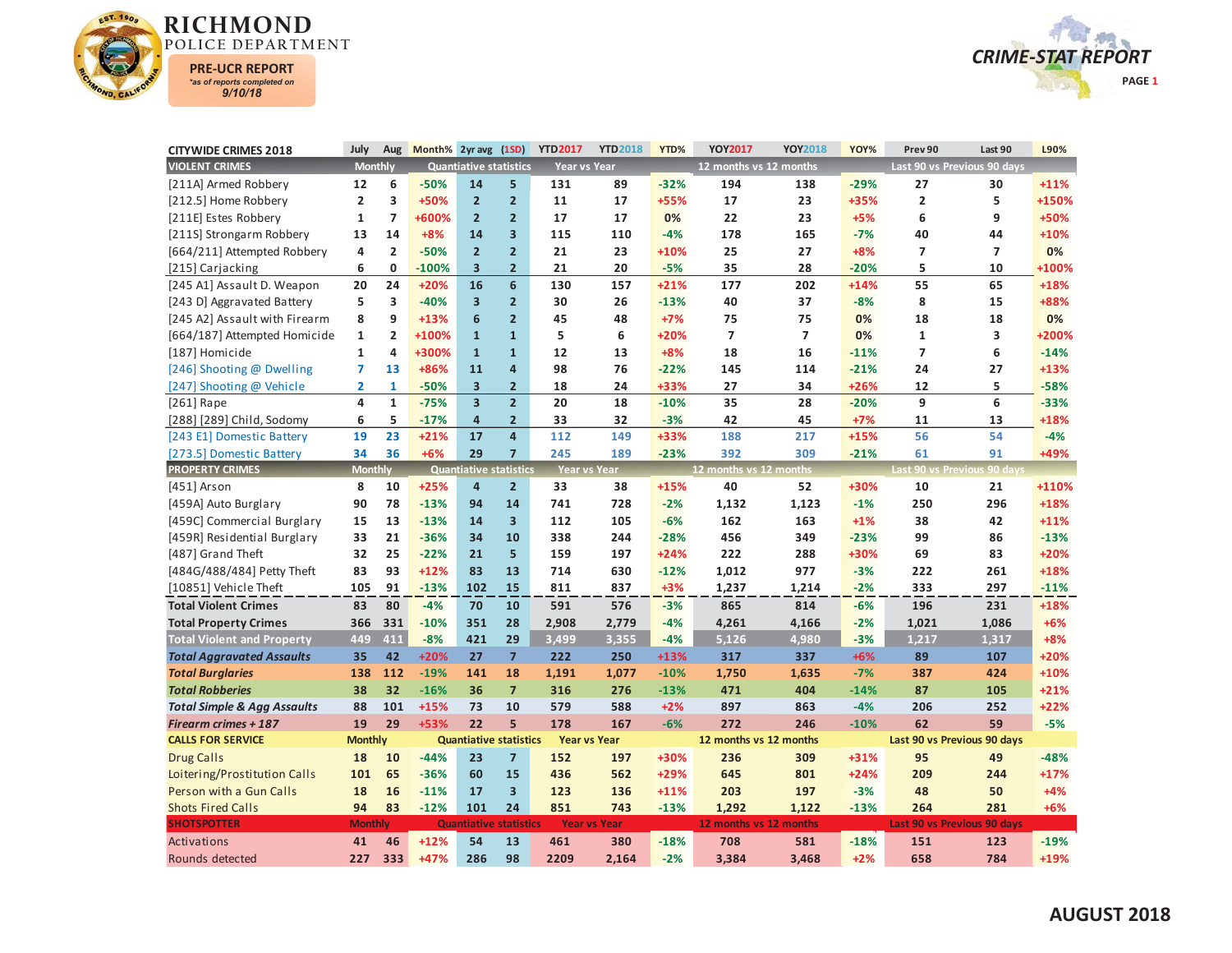



| <b>CITYWIDE CFS 2018</b>                                    | July    | August  | <b>Month</b><br>Change | Average<br>per mo | Std Dev.<br>Value $(+)$  | <b>YTD2017</b>           | <b>YTD2018</b> | <b>YTD</b><br>%    | <b>YOY2017</b> | <b>YOY2018</b> | YOY<br>$\%$    |
|-------------------------------------------------------------|---------|---------|------------------------|-------------------|--------------------------|--------------------------|----------------|--------------------|----------------|----------------|----------------|
| <b>COMMUNICATIONS</b>                                       |         |         |                        |                   |                          |                          |                |                    |                |                |                |
| 911 Calls                                                   | 1,925   | 1,814   | $-6%$                  | 2,002             | 154                      | 17,060                   | 15,065         | $-12%$             | 25,127         | 22,919         | $-9%$          |
| Other Incoming Calls                                        | 6,074   | 5,679   | $-7%$                  | 5,861             | 416                      | 49,696                   | 45,327         | $-9%$              | 73,989         | 66,667         | $-10%$         |
| <b>Total Calls</b>                                          | 7,999   | 7,493   | $-6%$                  | 7,912             | 547                      | 66,756                   | 60,392         | $-10%$             | 99,116         | 89,586         | $-10%$         |
| Calls Routed to Patrol                                      | 5,365   | 4,958   | $-8%$                  | 5,312             | 271                      | 43,805                   | 40,917         | $-7%$              | 65,725         | 61,770         | $-6%$          |
| Officer-Initiated Calls                                     | 2,634   | 2,535   | $-4%$                  | 2,550             | 333                      | 22,951                   | 19,475         | $-15%$             | 33,391         | 27,816         | $-17%$         |
| <b>Total Patrol Calls</b>                                   | 7,999   | 7,493   | $-6%$                  | 7,863             | 528                      | 66,756                   | 60,392         | $-10%$             | 99,116         | 89,586         | $-10%$         |
| % Officer-Initiated Calls                                   | 33%     | 34%     | $+3%$                  | 32%               | 3%                       | 34%                      | 32%            | $-6%$              | 34%            | 31%            | $-3%$          |
| <b>CALL VOLUME</b>                                          |         |         |                        |                   |                          |                          |                |                    |                |                |                |
| Priority 1 (P1)                                             | 156     | 151     | $-3%$                  | 160               | 14                       | 1,304                    | 1,296          | $-1%$              | 1,916          | 1,927          | $+1%$          |
| Priority 2 (P2)                                             | 2,608   | 2,339   | $-10%$                 | 2,518             | 198                      | 21,347                   | 19,004         | $-11%$             | 31,818         | 28,621         | $-10%$         |
| Priority 3 (P3)                                             | 2,195   | 2,004   | $-9%$                  | 2,332             | 200                      | 19,857                   | 17,141         | $-14%$             | 29,915         | 26,063         | $-13%$         |
| <b>AVERAGE OF MEDIAN RESPONSE TIME (in minutes:seconds)</b> |         |         |                        |                   |                          |                          |                |                    |                |                |                |
| P1 Median Reponse Time                                      | 06:32   | 06:24   | $-2%$                  | 06:18             | 00:24                    | 06:13                    | 06:18          | $+1%$              | 06:14          | 06:22          | $+2%$          |
| P2 Median Response Time                                     | 12:42   | 12:21   | $-3%$                  | 12:16             | 00:55                    | 12:16                    | 12:46          | $+4%$              | 11:53          | 12:38          | $+6%$          |
| P3 Median Response Time                                     | 13:28   | 15:18   | $+14%$                 | 10:50             | 03:22                    | 08:51                    | 13:33          | +53%               | 08:19          | 13:22          | $+61%$         |
| <b>CRIME RATES BY POPULATION FACTOR</b>                     |         |         |                        |                   |                          |                          |                |                    |                |                |                |
| Crime Rate by Population (per 100k)                         | July    | August  | <b>Month</b><br>Change |                   |                          | <b>YTD2017</b>           | <b>YTD2018</b> | <b>YTD</b><br>$\%$ | <b>YOY2017</b> | <b>YOY2018</b> | YOY<br>$\%$    |
| Population size                                             | 110,000 | 110,000 |                        |                   |                          | 110,000                  | 110,000        | $\mathbb{Z}^2$     | 110,000        | 110,000        | $\blacksquare$ |
| Violent Crime per Capita                                    | 75.45   | 72.73   | $-4%$                  |                   |                          | 537.3                    | 523.6          | $-3%$              | 786.4          | 740.0          | $-6%$          |
| Property Crime per Capita                                   | 332.7   | 300.9   | $-10%$                 |                   |                          | 2643.6                   | 2526.4         | $-4%$              | 3873.6         | 3787.3         | $-2%$          |
| Richmond Crime Rate per Capita                              | 408.2   | 373.6   | $-8%$                  |                   |                          | 3180.9                   | 3050.0         | $-4%$              | 4660.0         | 4527.3         | $-3%$          |
| Assaults per Capita                                         | 31.8    | 38.2    | $+20%$                 |                   |                          | 201.8                    | 227.3          | $+13%$             | 288.2          | 306.4          | $+6%$          |
| <b>Burglary per Capita</b>                                  | 125.5   | 101.8   | $-19%$                 |                   |                          | 1082.7                   | 979.1          | $-10%$             | 1590.9         | 1486.4         | $-7%$          |
| Robbery per Capita                                          | 34.5    | 29.1    | $-16%$                 |                   |                          | 287.3                    | 250.9          | $-13%$             | 428.2          | 367.3          | $-14%$         |
| <b>COMMUNITY ENGAGEMENT</b>                                 |         |         |                        |                   |                          |                          |                |                    |                |                |                |
|                                                             |         |         | <b>Month</b>           | Average           | Std Dev.                 |                          |                |                    |                |                |                |
| <b>Citywide Community Engagement</b>                        | July    | August  | Change                 | per mo            | Value $(\pm)$            | <b>YTD2017</b>           | <b>YTD2018</b> |                    |                |                |                |
| Citywide Events Logged                                      | 222     | 214     | $-4%$                  | 184.83            | ÷,                       | $\blacksquare$           | 1109           |                    |                |                |                |
| Citywide Unique Location Instances                          | 181     | 171     | $-6%$                  | 145.5             |                          | $\overline{\phantom{a}}$ | 873            |                    |                |                |                |
| Citywide Total Time Logged                                  | 143:29  | 126:17  | $-12%$                 | 131:15            | ÷,                       | $\overline{\phantom{a}}$ | 787:31         |                    |                |                |                |
| Southern                                                    | 34:14   | 44:36   | +30%                   | 43:12             |                          | $\overline{a}$           | 259:12         |                    |                |                |                |
| Central                                                     | 46:13   | 51:48   | $+12%$                 | 38:16             |                          | $\overline{a}$           | 229:39         |                    |                |                |                |
| Northern                                                    | 45:49   | 43:22   | $-5%$                  | 48:21             | $\overline{\phantom{a}}$ | $\overline{\phantom{a}}$ | 290:06         |                    |                |                |                |
| TRAFFIC                                                     |         |         |                        |                   |                          |                          |                |                    |                |                |                |
| <b>Citations</b>                                            | 671     | 585     | $-13%$                 | 479.3             | 125                      | $\mathbf{r}$             | 2,570          |                    |                |                |                |
| Cites - Southern                                            | 234     | 195     | $-17%$                 | 184.3             | 52                       | $\overline{\phantom{a}}$ | 1,041          |                    |                |                |                |
| Cites - Central                                             | 111     | 56      | $-50%$                 | 74.9              | 20                       | $\overline{\phantom{a}}$ | 433            |                    |                |                |                |
| Cites - Northern                                            | 322     | 316     | $-2%$                  | 180.1             | 89                       | $\overline{\phantom{a}}$ | 797            |                    |                |                |                |
| <b>Impounds</b>                                             | 275     | 296     | +8%                    | 302.1             | 51                       | $\overline{\phantom{a}}$ | 1,657          |                    |                |                |                |
| IMP - Southern                                              | 92      | 85      | $-8%$                  | 100.1             | 16                       | $\overline{a}$           | 579            |                    |                |                |                |
| IMP - Central                                               | 117     | 149     | $+27%$                 | 119.4             | 25                       | $\overline{\phantom{a}}$ | 660            |                    |                |                |                |
| IMP - Northern                                              | 63      | 61      | $-3%$                  | 79.8              | 22                       |                          | 401            |                    |                |                |                |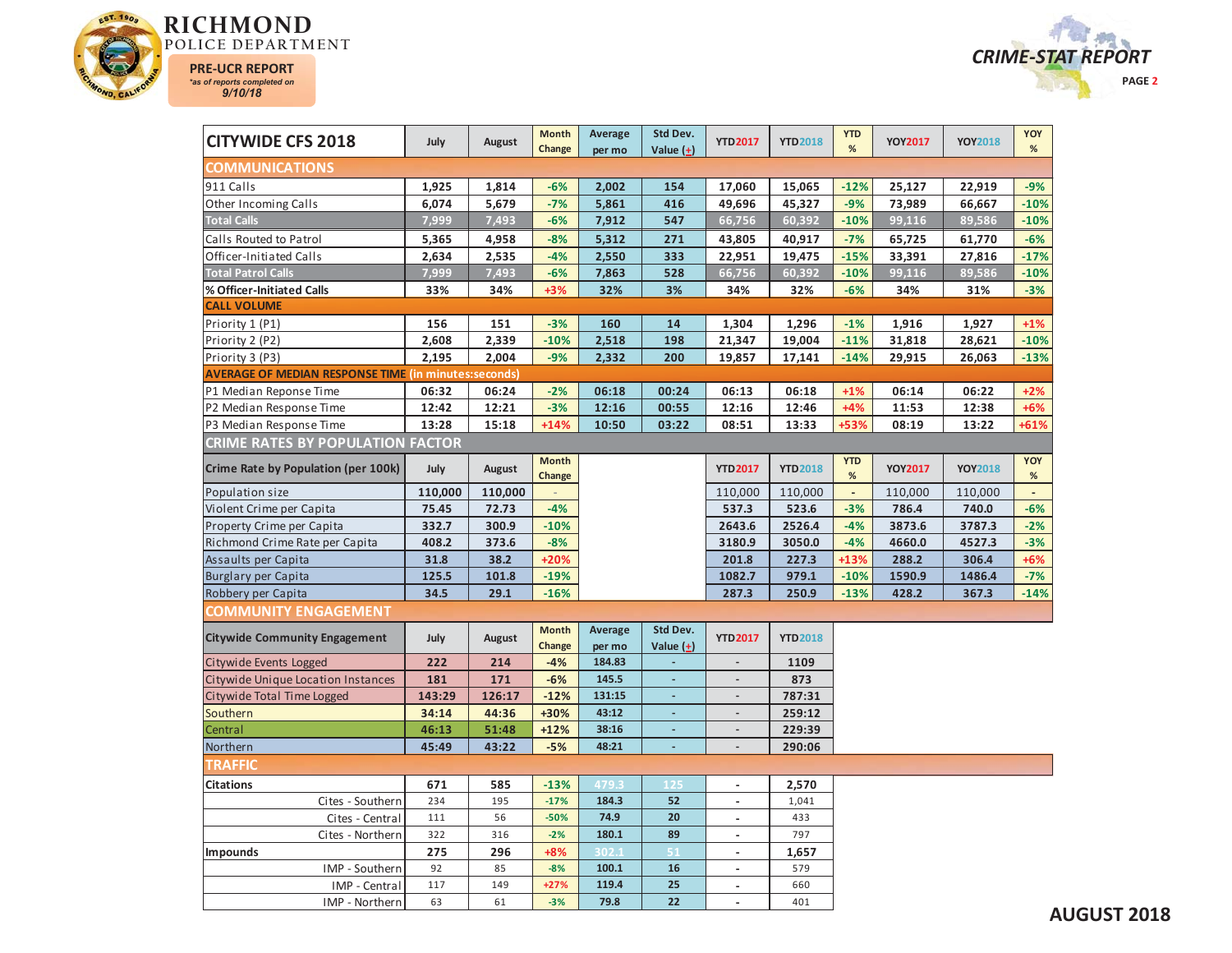





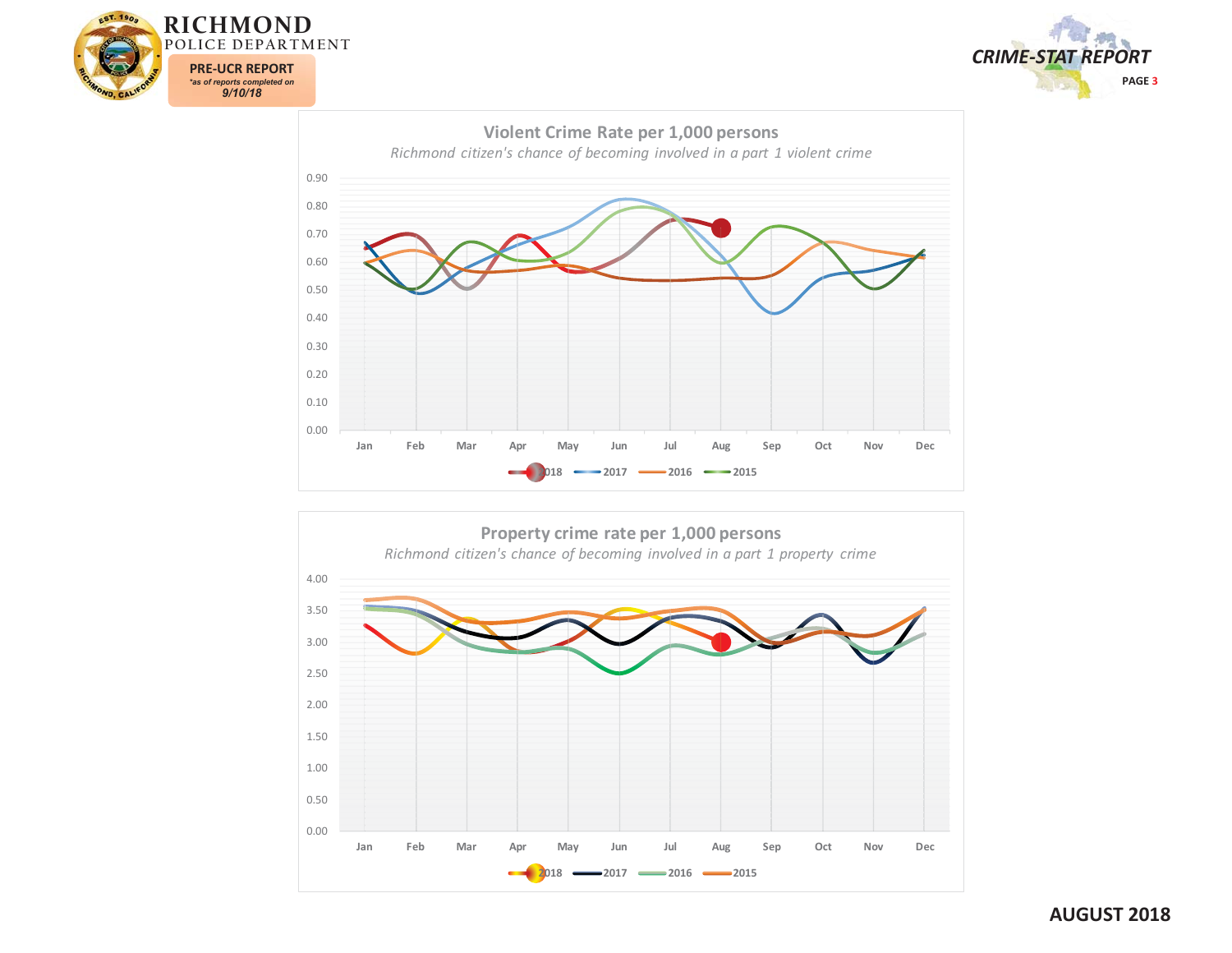

Rounds Detected



| <b>SOUTHERN PART 1 CRIMES</b>     |                 |                |                |                |                             |                         |                |                |                | Jan Feb Mar Apr May Jun Jul Aug Sep Oct Nov Dec |                         |                | <b>Month</b><br>%             | 2 year SD<br>avg | (1SD)                   |                          | YTD2017 YTD2018     | <b>YTD</b><br>% |                        | YOY2017 YOY2018        | <b>YOY</b><br>% | Last 90        | Last 90<br>Previous Current | L90<br>% |
|-----------------------------------|-----------------|----------------|----------------|----------------|-----------------------------|-------------------------|----------------|----------------|----------------|-------------------------------------------------|-------------------------|----------------|-------------------------------|------------------|-------------------------|--------------------------|---------------------|-----------------|------------------------|------------------------|-----------------|----------------|-----------------------------|----------|
| <b>VIOLENT CRIMES</b>             |                 |                |                |                |                             | <b>Monthly</b>          |                |                |                |                                                 |                         |                | <b>Quantiative statistics</b> |                  |                         |                          | <b>Year vs Year</b> |                 |                        | 12 months vs 12 months |                 |                | Last 90 days                |          |
| [211A] Armed Robbery              | 6               | 3              | 4              |                |                             |                         |                | $\overline{2}$ | $\mathbf{1}$   | 5                                               | $\overline{a}$          | $\sqrt{ }$     | $-67%$                        | 4                | 2                       | 33                       | 29                  | $-12%$          | 53                     | 43                     | $-19%$          | 9              | 11                          | $+22%$   |
| [212.5] Home Robbery              | $\overline{2}$  | $\mathbf{0}$   | ŋ              | O              |                             | $\Omega$                |                | $\Omega$       | $\Omega$       | $\Omega$                                        | $\mathbf{1}$            | $\Omega$       | $-100%$                       | 0                | $\mathbf{1}$            | 4                        | 4                   | 0%              | 4                      | 5                      | $+25%$          | $\mathbf{1}$   | $\mathbf{1}$                | 0%       |
| [211E] Estes Robbery              | $\mathbf{0}$    | $\mathbf{0}$   | $\overline{0}$ | Ω              | n                           | n                       | $\mathbf{1}$   | $\mathbf{1}$   | $\bf{0}$       | $\mathbf{0}$                                    | $\Omega$                | $\overline{1}$ | 0%                            | 0                | $\mathbf{1}$            | 3                        | $\overline{2}$      | $-33%$          | 5                      | 3                      | $-40%$          | $\mathbf{0}$   | $\overline{2}$              | $-%$     |
| [211S] Strongarm Robbery          | 4               | 6              | $\overline{2}$ | $\mathbf{1}$   | 5                           | $\overline{2}$          |                | 3              | $\overline{2}$ | $\mathbf{1}$                                    | $\overline{a}$          | $\overline{a}$ | $-40%$                        | 4                | $\overline{2}$          | 31                       | 28                  | $-10%$          | 48                     | 39                     | $-19%$          | 8              | 10                          | $+25%$   |
| [664/211] Attempted Robbery       | $\mathbf{1}$    | 1              | $\overline{2}$ | Ω              |                             |                         |                | $\mathbf{1}$   | 1              | $\bf{0}$                                        | $\mathbf 0$             | $\Omega$       | $-50%$                        | 1                | $\mathbf{1}$            | 3                        | 8                   | +167%           | 4                      | 9                      | +125%           | 3              | 3                           | 0%       |
| [215] Carjacking                  | $\mathbf{1}$    | $\mathbf{1}$   | $\overline{0}$ | O              | O                           |                         |                | $\bf{0}$       | $\overline{1}$ | $\Omega$                                        | $\overline{0}$          | $\overline{2}$ | $-100%$                       | $\mathbf{1}$     | $\mathbf{1}$            | 5                        | 6                   | +20%            | 10                     | 9                      | $-10%$          | $\mathbf 0$    | 4                           | $-%$     |
| [245 A1] Assault D. Weapon        | 4               | 8              | 6              | g              |                             | 6                       | 6              | 10             | 5              | 3                                               | $\overline{a}$          | 6              | +67%                          | 5                | 3                       | 50                       | 50                  | 0%              | 63                     | 68                     | $+8%$           | 16             | 22                          | +38%     |
| [243 D] Aggravated Battery        | $\mathbf{0}$    | $\mathbf{0}$   | ŋ              |                | O                           |                         | $\mathbf{1}$   | $\overline{2}$ | $\overline{2}$ | $\overline{2}$                                  | $\overline{0}$          | $\Omega$       | +100%                         | $\mathbf{1}$     | $\mathbf{1}$            | 13                       | 5                   | $-62%$          | 13                     | 9                      | $-31%$          | $\mathbf{1}$   | $\overline{\mathbf{4}}$     | +300%    |
| [245 A2] Assault with Firearm     | $\mathbf{0}$    | $\overline{2}$ | $\overline{2}$ | 3              |                             |                         |                | Δ              | $\Omega$       | $\overline{2}$                                  | $\overline{a}$          | $\Omega$       | $-$ %                         | 2                | $\mathbf{1}$            | 11                       | 13                  | +18%            | 21                     | 19                     | $-10%$          | 6              | 5                           | $-17%$   |
| [664/187] Attempted Homicide      | $\mathbf{1}$    | $\bf{0}$       | $\overline{0}$ |                | $\Omega$                    | $\Omega$                | n              | $\Omega$       | $\Omega$       | $\Omega$                                        | $\overline{0}$          | $\mathbf 0$    | $-$ %                         | 0                | 0                       | 3                        | $\overline{2}$      | $-33%$          | 4                      | $\overline{2}$         | -50%            | 1              | 0                           | $-100%$  |
| [187] Homicide                    | $\mathbf{0}$    | $\overline{0}$ | ŋ              | Δ              | $\Omega$                    | $\Omega$                |                | $\Omega$       | $\mathbf 0$    | $\Omega$                                        | $\overline{0}$          | $\Omega$       | $-100%$                       | $\mathbf{1}$     | $\mathbf{1}$            | 5                        | 5                   | 0%              | $\overline{7}$         | 5                      | $-29%$          | $\overline{a}$ | $\mathbf{1}$                | $-75%$   |
| [246] Shooting @ Dwelling         | 5               | Δ              | 3              | 3              |                             | 3                       |                | 3              | $\overline{2}$ | $\overline{a}$                                  | $\overline{a}$          |                | +200%                         | 4                | $\overline{2}$          | 32                       | 29                  | $-9%$           | 44                     | 40                     | $-9%$           | 13             | 7                           | $-46%$   |
| [247] Shooting @ Vehicle          | $\overline{2}$  | n              |                |                |                             |                         | $\Omega$       | $\bf{0}$       | 1              | $\bf{0}$                                        | $\overline{2}$          | $\overline{1}$ | $-%$                          | $\mathbf{1}$     | $\mathbf{1}$            | 8                        | 6                   | $-25%$          | 9                      | 10                     | $+11%$          | $\overline{a}$ | 0                           | $-100%$  |
| $[261]$ Rape                      | n               | ŋ              | ŋ              | ٩              |                             | n                       |                | $\mathbf{0}$   | $\overline{1}$ | $\overline{1}$                                  | $\overline{0}$          | $\mathbf{0}$   | $-100%$                       | $\mathbf{1}$     | $\mathbf{1}$            | 4                        | $\overline{7}$      | +75%            | 9                      | 9                      | 0%              | 5              | $\overline{2}$              | $-60%$   |
| [288] Lewd Acts on Child          | $\overline{2}$  | 1              | ŋ              | 3              |                             |                         | n              | 5              | $\overline{1}$ | $\mathbf{0}$                                    | $\overline{0}$          | $\overline{1}$ | $-$ %                         | $\mathbf{1}$     | $\mathbf{1}$            | 9                        | 14                  | +56%            | 11                     | 16                     | +45%            | $\overline{a}$ | $\overline{7}$              | +75%     |
| [243 E1] Domestic Battery         | 11              | 9              | 5              | $\overline{2}$ | 10                          |                         | $\overline{a}$ | 5              | 13             | 7                                               | $\overline{a}$          | 5              | $+25%$                        | 6                | 3                       | 48                       | 52                  | $+8%$           | 72                     | 81                     | $+13%$          | 17             | 15                          | $-12%$   |
| [273.5] Domestic Battery          | $\overline{2}$  | 11             | 7              | Δ              | 6                           | $\overline{\mathbf{8}}$ | 14             | 13             | 14             | 6                                               | 15                      | 8              | $-7%$                         | 10               | 4                       | 93                       | 65                  | $-30%$          | 130                    | 108                    | $-17%$          | 17             | 35                          | +106%    |
| <b>PROPERTY CRIMES</b>            |                 |                |                |                |                             | <b>Monthly</b>          |                |                |                |                                                 |                         |                | <b>Quantiative statistics</b> |                  |                         | <b>Year vs Year</b>      |                     |                 | 12 months vs 12 months |                        |                 |                | Last 90 days                |          |
| [451] Arson                       | $\mathbf{0}$    | $\mathbf{1}$   |                |                |                             |                         |                | $\overline{2}$ | 0              | 2                                               | $\mathbf{1}$            | $\mathbf{1}$   | $-50%$                        | 1                | $\mathbf{1}$            | $\overline{\phantom{a}}$ | 9                   | +29%            | 8                      | 13                     | +63%            | $\overline{2}$ | 6                           | +200%    |
| [459A] Auto Burglary              | 26              | 43             | 30             | 20             | 41                          | 35                      | 22             | 15             | 35             | 32                                              | 26                      | 49             | $-32%$                        | 34               | 9                       | 305                      | 232                 | $-24%$          | 444                    | 374                    | $-16%$          | 91             | 72                          | $-21%$   |
| [459C] Commercial Burglary        | 3               | 3              | $\overline{a}$ | 13             | 3                           | 6                       | 10             | 8              | 6              | 5                                               | $\overline{\mathbf{3}}$ | 8              | $-20%$                        | 6                | 3                       | 54                       | 50                  | $-7%$           | 73                     | 72                     | $-1%$           | 20             | 24                          | +20%     |
| [459R] Residential Burglary       | 17              | 7              | 14             | 15             | 21                          | 9                       | 16             | 9              | 8              | 8                                               | $\overline{7}$          | 11             | $-44%$                        | 11               | 4                       | 94                       | 108                 | $+15%$          | 120                    | 142                    | +18%            | 50             | 34                          | $-32%$   |
| [487] Grand Theft                 | 6               | 11             | 8              | 11             | 9                           |                         | 11             | $\overline{7}$ | $\overline{7}$ | 9                                               | $\overline{\mathbf{3}}$ | 7              | -36%                          | $\overline{7}$   | 3                       | 50                       | 70                  | +40%            | 66                     | 96                     | +45%            | 28             | 25                          | $-11%$   |
| [484G/488/484] Petty Theft        | 22              | 21             | 33             | 26             | 16                          | 29                      | 29             | 25             | 25             | 29                                              | 22                      | 28             | $-14%$                        | 25               | 5                       | 206                      | 201                 | $-2%$           | 294                    | 305                    | $+4%$           | 75             | 83                          | $+11%$   |
| [10851] Vehicle Theft             | 34              | 32             | 38             | 38             | 29                          | 21                      | 33             | 32             | 28             | 32                                              | 19                      | 26             | $-3%$                         | 28               | 6                       | 214                      | 257                 | +20%            | 316                    | 362                    | +15%            | 105            | 86                          | $-18%$   |
| <b>Total Violent Crimes</b>       | 21              | 22             | 16             | 26             | 16                          | 16                      | 28             |                | 28 14          | 14                                              | 17                      | 18             | 0%                            | 20               | 4                       | 174                      | 173                 | $-1%$           | 252                    | 236                    | $-6%$           | 58             | 72                          | $+24%$   |
| <b>Total Property Crimes</b>      |                 |                |                |                | 108 118 129 123 119 107 125 |                         |                |                |                | 98 109 117 81 130                               |                         |                | $-22%$                        | 112              | 14                      | 930                      | 927                 | $-0%$           | 1,321                  | 1,364                  | $+3%$           | 371            | 330                         | $-11%$   |
| <b>Total Violent and Property</b> |                 |                |                |                |                             |                         |                |                |                | 129 140 145 149 135 123 153 126 123 131 98 148  |                         |                | $-18%$                        | 132              | 15                      | 1.104                    | 1.100               | $-0%$           | 1,573                  | 1,600                  | $+2%$           | 429            | 402                         | $-6%$    |
| <b>Total Aggravated Assaults</b>  | 5               | 10             | 8              | 18             | $\overline{2}$              | 8                       | 8              | 16             | $\overline{7}$ | $\overline{7}$                                  | 8                       | 6              | +100%                         | 9                | 4                       | 82                       | 75                  | $-9%$           | 108                    | 103                    | $-5%$           | 28             | 32                          | $+14%$   |
| <b>Total Burglaries</b>           | 46              | 53             | 48             | 48             | 65                          | 50                      | 48             | 32             | 49             | 45                                              | 36                      | 68             | $-33%$                        | 51               | 9                       | 453                      | 390                 | $-14%$          | 637                    | 588                    | $-8%$           | 161            | 130                         | $-19%$   |
| <b>Total Robberies</b>            | 14              | 11             | 8              | $\overline{2}$ | 11                          | 6                       | 18             | $\overline{7}$ | 5              | 6                                               | 9                       | 11             | $-61%$                        | 10               | 4                       | 79                       | 77                  | $-3%$           | 124                    | 108                    | $-13%$          | 21             | 31                          | +48%     |
|                                   |                 |                |                |                |                             |                         |                |                |                |                                                 |                         |                |                               |                  |                         |                          |                     |                 |                        |                        |                 |                |                             |          |
| <b>CALLS FOR SERVICE</b>          |                 |                |                |                |                             | <b>Monthly</b>          |                |                |                |                                                 |                         |                | <b>Quantiative statistics</b> |                  |                         | <b>Year vs Year</b>      |                     |                 | 12 months vs 12 months |                        |                 |                | Last 90 days                |          |
| <b>Drugs</b>                      | 8               | 6              |                | 6              |                             |                         |                | $\overline{2}$ | 5              | 14                                              | 5                       | 5              | 0%                            | 5                | 3                       | 37                       | 40                  | $+8%$           | 54                     | 69                     | +28%            | 16             | 10                          | $-38%$   |
| Loitering 647B                    | 13              | 9              | 8              | 13             | 13                          | 6                       | 17             | 8              | 20             | 18                                              | 22                      | 9              | $-53%$                        | 16               | 6                       | 144                      | 87                  | $-40%$          | 226                    | 156                    | $-31%$          | 34             | 31                          | $-9%$    |
| Person with gun                   | 9               | 6              | $\overline{2}$ | 4              | $\overline{2}$              | $\overline{7}$          | 5              | $\overline{2}$ | 8              | $\mathbf{0}$                                    | 8                       | $\overline{2}$ | $-60%$                        | 5                | $\overline{\mathbf{c}}$ | 36                       | 37                  | $+3%$           | 55                     | 55                     | 0%              | 8              | 14                          | +75%     |
| Shooting                          | 39              | 20             | 22             | 32             | 19                          | 27                      | 24             |                | $24 \quad 26$  | 28                                              | 29                      | 23             | 0%                            | 30               | 11                      | 261                      | 207                 | $-21%$          | 398                    | 313                    | $-21%$          | 73             | 75                          | $+3%$    |
| <b>SHOTSPOTTER</b>                |                 |                |                |                |                             | <b>Monthly</b>          |                |                |                |                                                 |                         |                | <b>Quantiative statistics</b> |                  |                         | <b>Year vs Year</b>      |                     |                 | 12 months vs 12 months |                        |                 |                | Last 90 days                |          |
| Activations                       | 24 <sup>2</sup> |                | 14 15          |                | 19 11                       | 6                       | 10             | 13             | $\overline{7}$ | <b>15</b>                                       | <b>16</b>               | 23             | +30%                          | 19               | q                       | 173                      | 112                 | $-35%$          | 271                    | 173                    | $-36%$          | 45             | 29                          | $-36%$   |

**163 50 75 107 56 51 50 97 62 65 72 214 +94%**

**107 75 946 649 -31% 1,517 1,062 -30% 238 198 -17%**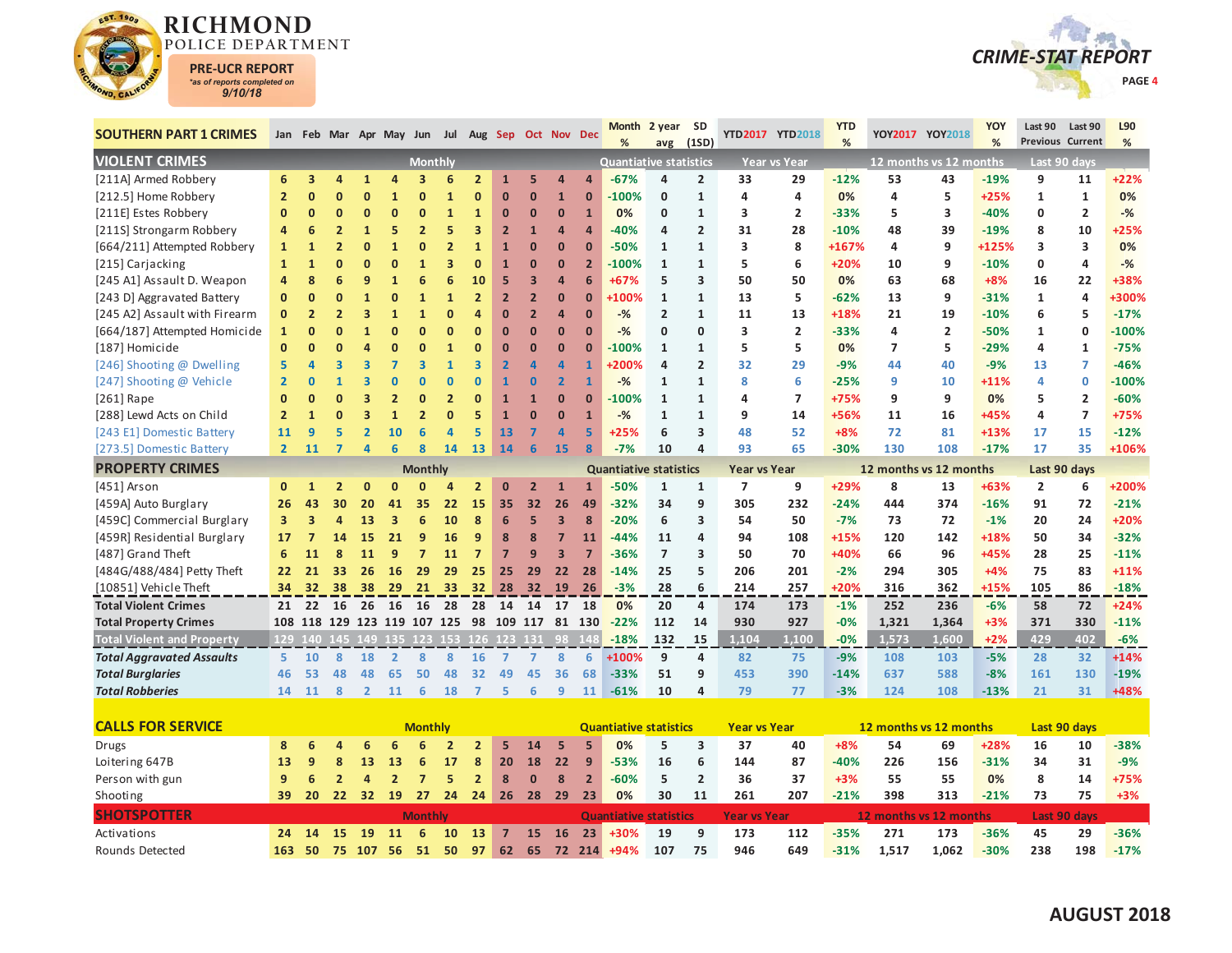



| <b>BEAT 1 SOUTHERN</b>                                | July                    | Aug                          | $+/-$        |         | <b>MON % YoY17 YoY18</b> |                         | $+/-$ % |                         | $L90P$ L90N      | $+/-$ % |
|-------------------------------------------------------|-------------------------|------------------------------|--------------|---------|--------------------------|-------------------------|---------|-------------------------|------------------|---------|
| <b>Violent Crimes</b>                                 |                         |                              |              |         |                          | YOY 2017-2018           |         |                         | LAST90DAYS       |         |
| Robbery 211A Armed                                    | 1                       | 0                            | $-1$         | $-100%$ | 9                        | 9                       | 0%      | 2                       | 2                | 0%      |
| Robbery 212.5 Home                                    | 0                       | 0                            | 0            | $-%$    | 0                        | 0                       | $-%$    | 0                       | 0                | $-$ %   |
| Robbery 211E Estes                                    | $\mathbf{1}$            | 0                            | $-1$         | $-100%$ | 1                        | $\overline{2}$          | +100%   | 0                       | 1                | $-$ %   |
| Robbery 211S Strongarm                                | 3                       | 2                            | $-1$         | $-33%$  | 11                       | 11                      | 0%      | $\overline{\mathbf{c}}$ | 5                | +150%   |
| Robbery 664/211 Attempt                               | 0                       | 0                            | 0            | $-%$    | 0                        | 0                       | $-%$    | 0                       | 0                | -%      |
| Carjacking 215                                        | 0                       | 0                            | 0            | $-$ %   | 6                        | 3                       | $-50%$  | 0                       | 0                | $-$ %   |
| Assault DW 245 A1                                     | $\overline{\mathbf{2}}$ | $\overline{2}$               | 0            | 0%      | 12                       | 17                      | $+42%$  | 4                       | 7                | +75%    |
| Aggravated Battery 243 D                              | 1                       | 0                            | $-1$         | $-100%$ | 4                        | $\overline{\mathbf{2}}$ | $-50%$  | 1                       | 1                | 0%      |
| Assault Firearm 245 A2                                | 0                       | $\mathbf{1}$                 | $\mathbf{1}$ | $-$ %   | 6                        | 3                       | $-50%$  | 0                       | 1                | $-$ %   |
| Attempt Homicide 664/187                              | 0                       | 0                            | 0            | $-$ %   | 0                        | 1                       | $-%$    | 0                       | 0                | $-%$    |
| Homicide 187                                          | 0                       | 0                            | 0            | $-%$    | 1                        | 0                       | $-100%$ | 0                       | 0                | $-$ %   |
| Shooting @ Dwelling 246                               | 1                       | 1                            | 0            | 0%      | 8                        | 5                       | $-38%$  | 1                       | 2                | +100%   |
| Shooting @ Vehicle 247                                | 0                       | 0                            | 0            | $-%$    | 0                        | $\overline{2}$          | $-$ %   | 0                       | 0                | $-$ %   |
| Rape 261                                              | 0                       | 0                            | 0            | $-%$    | 3                        | 2                       | $-33%$  | 2                       | 0                | $-100%$ |
| Child, Sodomy 288 289                                 | 0                       | 3                            | 3            | $-$ %   | 4                        | 9                       | +125%   | $\overline{2}$          | 4                | +100%   |
| Battery 243 E1                                        | 1                       | $\mathbf{1}$                 | 0            | 0%      | 6                        | 17                      | +183%   | 4                       | 3                | $-25%$  |
| Battery 273.5                                         | 6                       | 4                            | $-2$         | $-33%$  | 22                       | 26                      | $+18%$  | $\overline{2}$          | 15               | +650%   |
| <b>Property Crimes</b>                                |                         |                              |              |         |                          | YOY 2017-2018           |         |                         | LAST90DAYS       |         |
| Arson 451                                             | $\mathbf{1}$            | 0                            | $-1$         | $-100%$ | $\overline{2}$           | 3                       | +50%    | 0                       | 1                | $-$ %   |
| Auto Burglary 459 A                                   | 4                       | 4                            | $\pmb{0}$    | 0%      | 96                       | 76                      | $-21%$  | 26                      | 10               | $-62%$  |
| Commercial Burglary 459 C                             | 3                       | 3                            | 0            | 0%      | 37                       | 26                      | $-30%$  | 5                       | 9                | +80%    |
| Residential Burglary 459 R                            | 4                       | $\overline{2}$               | $-2$         | $-50%$  | 23                       | 31                      | +35%    | 7                       | 7                | 0%      |
| Grand Theft 487                                       | 4                       | 3                            | $-1$         | $-25%$  | 29                       | 51                      | +76%    | 16                      | 11               | $-31%$  |
| Petty Theft 484 488                                   | 7                       | 4                            | $-3$         | $-43%$  | 101                      | 111                     | $+10%$  | 33                      | 20               | $-39%$  |
| Vehicle Theft 10851                                   | $\overline{7}$          | 10                           | 3            | +43%    | 75                       | 107                     | +43%    | 34                      | 24               | $-29%$  |
| <b>Total Violent Crimes</b>                           | 8                       | 7                            | $-1$         | $-13%$  | 57                       | 59                      | $+4%$   | 13                      | 21               | $+62%$  |
| <b>Total Property Crimes</b>                          | 30                      | 26                           | $-4$         | $-13%$  | 363                      | 405                     | $+12%$  | 121                     | 82               | $-32%$  |
| <b>Total Violent and Property</b>                     | 38                      | 33                           | -5           | $-13%$  | 420                      | 464                     | $+10%$  | 134                     | 103              | $-23%$  |
| <b>Total Burglaries</b>                               | 11                      | 9                            | $-2$         | $-18%$  | 156                      | 133                     | $-15%$  | 38                      | 26               | $-32%$  |
| <b>Percentage of Citywide</b>                         | 8%                      | 8%                           | $+0%$        |         | 9%                       | 8%                      |         | 10%                     | 6%               |         |
| <b>Total Robberies</b>                                | 5                       | $\overline{2}$               | $-3$         | $-60%$  | 27                       | 25                      | $-7%$   | 4                       | 8                | +100%   |
| <b>Percentage of Citywide</b>                         | 13%                     | 6%                           | $-7%$        |         | 6%                       | 6%                      |         | 5%                      | 8%               |         |
| <b>Vehicle Theft % Citywide</b>                       | 7%                      | 11%                          | $+4%$        |         | 6%                       | 9%                      |         | 10%                     | 8%               |         |
| <b>Calls for Service</b>                              |                         |                              |              |         |                          | YOY 2017-2018           |         |                         | LAST90DAYS       |         |
| Drugs                                                 | 0                       | 1                            | 1            | $-%$    | 30                       | 30                      | 0%      | 8                       | 3                | $-63%$  |
| Loitering 647B                                        | 8                       | 0                            | -8           | $-100%$ | 151                      | 77                      | $-49%$  | 8                       | 10               | $+25%$  |
| Person with gun                                       | 2                       | 0                            | $-2$         | $-100%$ | 12                       | 8                       | $-33%$  | $\mathbf 1$             | 3                | +200%   |
| Shooting                                              | 6                       | 5                            | $-1$         | $-17%$  | 97                       | 73<br>YOY 2017-2018     | $-25%$  | 20                      | 18<br>LAST90DAYS | $-10%$  |
| <b>Shotspotter</b>                                    |                         |                              |              |         |                          |                         |         |                         |                  |         |
| <b>Activations (SSA)</b>                              | 4                       | $\mathbf{1}$<br>$\mathbf{1}$ | -3<br>$-7$   | $-75%$  | 48                       | 20<br>71                | $-58%$  | 9                       | 5<br>9           | $-44%$  |
| Rounds Detected (SSR)<br>Percentage of Citywide (SSA) | 8<br>10%                | 2%                           | $-8%$        | $-88%$  | 245<br>7%                | 3%                      | $-71%$  | 51<br>6%                | 4%               | $-82%$  |
| Percentage of Citywide (SSR)                          | 4%                      | 0%                           | $-3%$        |         | 7%                       | 2%                      |         | 8%                      | 1%               |         |
|                                                       |                         |                              |              |         |                          |                         |         |                         |                  |         |

| <b>BEAT 2 SOUTHERN</b>              | July           | Aug                     | $+/-$          | <b>MON % YoY17 YoY18</b> |                         |               | $+/-$ % |                         | <b>L90P L90N</b> | $+/-$ % |
|-------------------------------------|----------------|-------------------------|----------------|--------------------------|-------------------------|---------------|---------|-------------------------|------------------|---------|
| <b>Violent Crimes</b>               |                |                         |                |                          |                         | YOY 2017-2018 |         |                         | LAST90DAYS       |         |
| Robbery 211A Armed                  | 2              | 0                       | $-2$           | $-100%$                  | 14                      | 16            | $+14%$  | 3                       | 4                | +33%    |
| Robbery 212.5 Home                  | 0              | 0                       | 0              | $-%$                     | 1                       | 2             | +100%   | 1                       | 0                | $-100%$ |
| Robbery 211E Estes                  | 0              | 0                       | 0              | $-%$                     | 0                       | 0             | $-%$    | 0                       | 0                | $-%$    |
| Robbery 211S Strongarm              | 0              | 1                       | $\mathbf{1}$   | $-%$                     | 10                      | 12            | $+20%$  | 3                       | 1                | $-67%$  |
| Robbery 664/211 Attempt             | 0              | $\mathbf{1}$            | $\mathbf{1}$   | $-$ %                    | 0                       | 4             | $-%$    | $\overline{\mathbf{c}}$ | 1                | -50%    |
| Carjacking 215                      | $\mathbf 1$    | 0                       | $-1$           | $-100%$                  | $\overline{\mathbf{c}}$ | 3             | +50%    | 0                       | 1                | $-$ %   |
| Assault DW 245 A1                   | $\overline{2}$ | 1                       | $-1$           | $-50%$                   | 16                      | 14            | $-13%$  | 4                       | 6                | +50%    |
| Aggravated Battery 243 D            | 0              | 1                       | $\mathbf{1}$   | $-%$                     | 3                       | 4             | +33%    | 0                       | 2                | $-%$    |
| Assault Firearm 245 A2              | 0              | $\mathbf{1}$            | $\mathbf{1}$   | $-$ %                    | $\overline{7}$          | 7             | 0%      | 0                       | $\overline{2}$   | $-%$    |
| Attempt Homicide 664/187            | 0              | 0                       | 0              | $-%$                     | $\mathbf{1}$            | 0             | $-100%$ | 0                       | 0                | $-$ %   |
| Homicide 187                        | 0              | 0                       | $\mathbf 0$    | $-%$                     | $\overline{2}$          | 3             | +50%    | $\mathbf{1}$            | 0                | $-100%$ |
| Shooting @ Dwelling 246             | 0              | 0                       | 0              | $-%$                     | 13                      | 16            | $+23%$  | 3                       | 2                | $-33%$  |
| Shooting @ Vehicle 247              | 0              | 0                       | 0              | $-$ %                    | $\overline{\mathbf{c}}$ | 3             | +50%    | 0                       | 0                | $-$ %   |
| Rape 261                            | 0              | 0                       | 0              | $-%$                     | 3                       | 2             | $-33%$  | 2                       | 0                | $-100%$ |
| Child, Sodomy 288 289               | 0              | 0                       | 0              | $-%$                     | $\overline{\mathbf{c}}$ | 0             | $-100%$ | 0                       | 0                | $-%$    |
| Battery 243 E1                      | 1              | 1                       | 0              | 0%                       | 21                      | 18            | $-14%$  | 3                       | 3                | 0%      |
| Battery 273.5                       | 5              | $\overline{2}$          | $-3$           | $-60%$                   | 29                      | 40            | +38%    | 6                       | 8                | +33%    |
| <b>Property Crimes</b>              |                |                         |                |                          |                         | YOY 2017-2018 |         |                         | LAST90DAYS       |         |
| Arson 451                           | 0              | 0                       | 0              | $-%$                     | 1                       | 0             | $-100%$ | 0                       | 0                | $-$ %   |
| Auto Burglary 459 A                 | 3              | 0                       | $-3$           | $-100%$                  | 46                      | 38            | $-17%$  | 6                       | 6                | 0%      |
| Commercial Burglary 459 C           | $\mathbf 1$    | 3                       | $\overline{2}$ | +200%                    | 5                       | 14            | +180%   | 3                       | 4                | +33%    |
| Residential Burglary 459 R          | 6              | 0                       | -6             | $-100%$                  | 17                      | 25            | $+47%$  | 10                      | 7                | $-30%$  |
| Grand Theft 487                     | 3              | $\mathbf{1}$            | $-2$           | $-67%$                   | 7                       | 11            | $+57%$  | 3                       | 4                | +33%    |
| Petty Theft 484 488                 | 10             | 10                      | 0              | 0%                       | 42                      | 92            | +119%   | 20                      | 28               | +40%    |
| Vehicle Theft 10851                 | 10             | 10                      | 0              | 0%                       | 67                      | 108           | $+61%$  | 28                      | 26               | $-7%$   |
| <b>Total Violent Crimes</b>         | 5              | 5                       | 0              | 0%                       | 61                      | 67            | $+10%$  | 16                      | 17               | $+6%$   |
| <b>Total Property Crimes</b>        | 33             | 24                      | $-9$           | $-27%$                   | 185                     | 288           | +56%    | 70                      | 75               | $+7%$   |
| <b>Total Violent and Property</b>   | 38             | 29                      | -9             | $-24%$                   | 246                     | 355           | $+44%$  | 86                      | 92               | $+7%$   |
| <b>Total Burglaries</b>             | 10             | 3                       | $-7$           | $-70%$                   | 68                      | 77            | $+13%$  | 19                      | 17               | $-11%$  |
| <b>Percentage of Citywide</b>       | 7%             | 3%                      | $-5%$          |                          | 4%                      | 5%            |         | 5%                      | 4%               |         |
| <b>Total Robberies</b>              | 3              | $\overline{2}$          | $^{\rm -1}$    | $-33%$                   | 27                      | 37            | $+37%$  | 9                       | $\overline{7}$   | $-22%$  |
| <b>Percentage of Citywide</b>       | 8%             | 6%                      | $-2%$          |                          | 6%                      | 9%            |         | 10%                     | 7%               |         |
| <b>Vehicle Theft % Citywide</b>     | 10%            | 11%                     | $+1%$          |                          | 5%                      | 9%            |         | 8%                      | 9%               |         |
| <b>Calls for Service</b>            |                |                         |                |                          |                         | YOY 2017-2018 |         |                         | LAST90DAYS       |         |
| <b>Drugs</b>                        | 1              | 0                       | $-1$           | $-100%$                  | 30                      | 21            | $-30%$  | 6                       | 4                | $-33%$  |
| Loitering 647B                      | $\mathbf{1}$   | $\overline{\mathbf{c}}$ | $\mathbf{1}$   | +100%                    | 31                      | 23            | $-26%$  | 6                       | 4                | $-33%$  |
| Person with gun                     | 0              | 0                       | 0              | $-%$                     | 20                      | 16            | $-20%$  | $\mathbf 1$             | $\overline{2}$   | +100%   |
| Shooting                            | 4              | 6                       | $\overline{2}$ | +50%                     | 137                     | 80            | $-42%$  | 13                      | 18               | +38%    |
| Shotspotter                         |                |                         |                |                          |                         | YOY 2017-2018 |         |                         | LAST90DAYS       |         |
| Activations (SSA)                   | $\overline{2}$ | 5                       | 3              | +150%                    | 130                     | 74            | $-43%$  | 13                      | 12               | $-8%$   |
| Rounds Detected (SSR)               | 10             | 40                      | 30             | +300%                    | 690                     | 434           | $-37%$  | 22                      | 89               | +305%   |
| <b>Percentage of Citywide (SSA)</b> | 5%             | 11%                     | 6%             |                          | 18%                     | 13%           |         | 9%                      | 10%              |         |
| Percentage of Citywide (SSR)        | 4%             | 12%                     | 8%             |                          | 20%                     | 13%           |         | 3%                      | 11%              |         |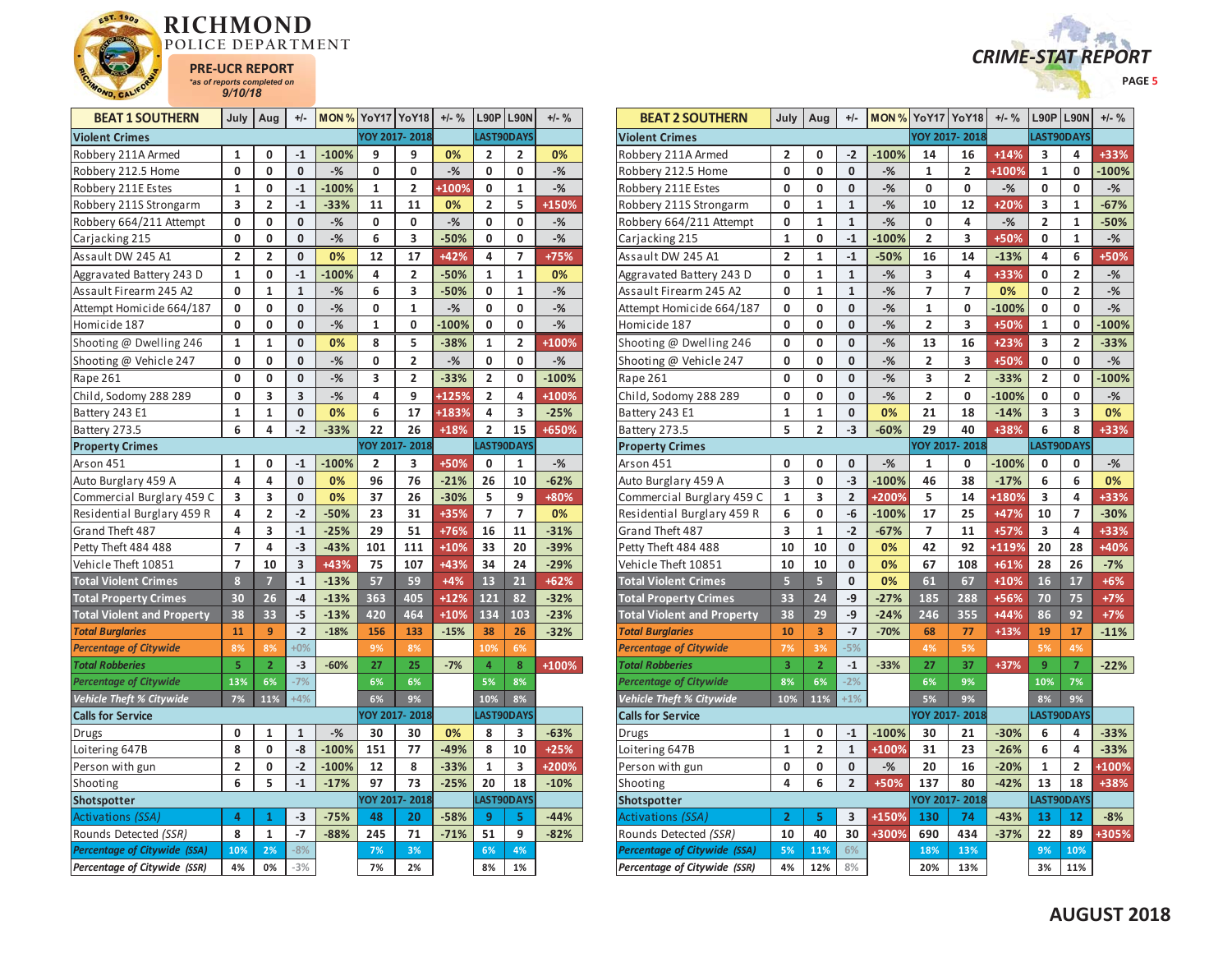

| <b>BEAT 3 SOUTHERN</b>              | July                    | Aug                     | $+/-$          |         | <b>MON % YoY17 YoY18</b> |                      | $+/-$ % |                | <b>L90P L90N</b> | $+/-$ % |  |
|-------------------------------------|-------------------------|-------------------------|----------------|---------|--------------------------|----------------------|---------|----------------|------------------|---------|--|
| <b>Violent Crimes</b>               |                         |                         |                |         |                          | YOY 2017-2018        |         |                | LAST90DAYS       |         |  |
| Robbery 211A Armed                  | 3                       | 2                       | $-1$           | $-33%$  | 26                       | 22                   | $-15%$  | 4              | 5                | $+25%$  |  |
| Robbery 212.5 Home                  | $\mathbf 1$             | 0                       | $-1$           | $-100%$ | 2                        | 5                    | +150%   | 0              | 1                | $-%$    |  |
| Robbery 211E Estes                  | 0                       | 1                       | $\mathbf{1}$   | $-%$    | 4                        | 1                    | $-%$    | 0              | 1                | $-$ %   |  |
| Robbery 211S Strongarm              | $\overline{2}$          | 0                       | $-2$           | $-$ %   | 22                       | 17                   | $-23%$  | 3              | 4                | +33%    |  |
| Robbery 664/211 Attempt             | $\overline{\mathbf{2}}$ | 0                       | $-2$           | $-100%$ | 4                        | 5                    | $+25%$  | $\mathbf{1}$   | 2                | +100%   |  |
| Carjacking 215                      | 0                       | 0                       | 0              | $-%$    | 1                        | 1                    | 0%      | 0              | 0                | $-$ %   |  |
| Assault DW 245 A1                   | $\overline{2}$          | 7                       | 5              | +250%   | 27                       | 38                   | $+41%$  | 6              | 9                | +50%    |  |
| Aggravated Battery 243 D            | 0                       | 1                       | $\mathbf{1}$   | $-$ %   | 6                        | 5                    | $-17%$  | 0              | $\mathbf{1}$     | $-%$    |  |
| Assault Firearm 245 A2              | 0                       | $\overline{2}$          | $\overline{2}$ | $-%$    | 7                        | 12                   | $+71%$  | 6              | 2                | $-67%$  |  |
| Attempt Homicide 664/187            | 0                       | 0                       | 0              | $-$ %   | $\overline{2}$           | 1                    | $-50%$  | $\mathbf{1}$   | 0                | $-100%$ |  |
| Homicide 187                        | $\mathbf{1}$            | 0                       | $-1$           | $-100%$ | 1                        | 5                    | +400%   | 3              | 1                | $-67%$  |  |
| Shooting @ Dwelling 246             | 0                       | 2                       | $\overline{2}$ | $-%$    | 20                       | 21                   | $+5%$   | 6              | 3                | $-50%$  |  |
| Shooting @ Vehicle 247              | 0                       | 0                       | 0              | $-$ %   | 7                        | 6                    | $-14%$  | 4              | 0                | $-100%$ |  |
| Rape 261                            | $\overline{2}$          | 0                       | $-2$           | $-100%$ | 3                        | 6                    | +100%   | $\overline{2}$ | 2                | 0%      |  |
| Child, Sodomy 288 289               | 0                       | 2                       | $\overline{2}$ | $-$ %   | 4                        | 8                    | +100%   | 2              | 3                | +50%    |  |
| Battery 243 E1                      | $\overline{\mathbf{c}}$ | 3                       | $\mathbf{1}$   | +50%    | 43                       | 53                   | $+23%$  | 10             | 9                | $-10%$  |  |
| Battery 273.5                       | 3                       | 8                       | 5              | +167%   | 73                       | 55                   | $-25%$  | 10             | 13               | +30%    |  |
| <b>Property Crimes</b>              |                         |                         |                |         |                          | YOY 2017-2018        |         |                | LAST90DAYS       |         |  |
| Arson 451                           | 4                       | 2                       | $-2$           | $-50%$  | 4                        | 11                   | +175%   | $\overline{2}$ | 6                | +200%   |  |
| Auto Burglary 459 A                 | 15                      | 11                      | $-4$           | $-27%$  | 270                      | 296                  | $+10%$  | 63             | 56               | $-11%$  |  |
| Commercial Burglary 459 C           | 6                       | 2                       | $-4$           | $-67%$  | 26                       | 36                   | +38%    | 12             | 11               | $-8%$   |  |
| Residential Burglary 459 R          | 6                       | $\overline{7}$          | $\mathbf{1}$   | $+17%$  | 72                       | 90                   | $+25%$  | 33             | 20               | $-39%$  |  |
| Grand Theft 487                     | 4                       | 3                       | $-1$           | $-25%$  | 21                       | 39                   | +86%    | 9              | 10               | $+11%$  |  |
| Petty Theft 484 488                 | 12                      | $\mathbf{1}$            | $-11$          | $-92%$  | 124                      | 117                  | $-6%$   | 22             | 25               | $+14%$  |  |
| Vehicle Theft 10851                 | 16                      | 12                      | $-4$           | $-25%$  | 163                      | 174                  | $+7%$   | 43             | 36               | $-16%$  |  |
| <b>Total Violent Crimes</b>         | 13                      | 15                      | $\overline{2}$ | $+15%$  | 109                      | 126                  | $+16%$  | 28             | 31               | $+11%$  |  |
| <b>Total Property Crimes</b>        | 63                      | 38                      | $-25$          | $-40%$  | 680                      | 763                  | $+12%$  | 184            | 164              | $-11%$  |  |
| <b>Total Violent and Property</b>   | 76                      | 53                      | $-23$          | $-30%$  | 789                      | 889                  | $+13%$  | 212            | 195              | $-8%$   |  |
| <b>Total Burglaries</b>             | 27                      | 20                      | $-7$           | $-26%$  | 368                      | 422                  | $+15%$  | 108            | 87               | $-19%$  |  |
| <b>Percentage of Citywide</b>       | 20%                     | 18%                     | $-2%$          |         | 21%                      | 26%                  |         | 28%            | 21%              |         |  |
| <b>Total Robberies</b>              | 8                       | $\overline{\mathbf{3}}$ | $-5$           | $-63%$  | 59                       | 51                   | $-14%$  | 8              | 13               | +63%    |  |
| <b>Percentage of Citywide</b>       | 21%                     | 9%                      | $-12%$         |         | 13%                      | 13%                  |         | 9%             | 12%              |         |  |
| <b>Vehicle Theft % Citywide</b>     | 15%                     | 13%                     | $-2%$          |         | 13%                      | 14%                  |         | 13%            | 12%              |         |  |
| <b>Calls for Service</b>            |                         |                         |                |         |                          | YOY 2017-2018        |         |                | LAST90DAYS       |         |  |
| Drugs                               | 1                       | 1                       | 0              | 0%      | 17                       | 17                   | 0%      | 2              | 3                | +50%    |  |
| Loitering 647B                      | 8                       | 5                       | $-3$           | $-38%$  | 37                       | 55                   | +49%    | 20             | 16               | $-20%$  |  |
| Person with gun                     | 3                       | 2                       | $-1$           | $-33%$  | 25                       | 31                   | $+24%$  | 6              | 9                | +50%    |  |
| Shooting                            | 14                      | 13                      | $-1$           | $-7%$   | 167                      | 155                  | $-7%$   | 40             | 39               | $-3%$   |  |
| <b>Shotspotter</b>                  |                         |                         |                |         |                          | <b>YOY 2017-2018</b> |         |                | LAST90DAYS       |         |  |
| Activations (SSA)                   | 4                       | 7                       | 3              | +75%    | 97                       | 82                   | $-15%$  | 26             | 12               | $-54%$  |  |
| Rounds Detected (SSR)               | 32                      | 56                      | 24             | +75%    | 605                      | 557                  | $-8%$   | 165            | 100              | $-39%$  |  |
| <b>Percentage of Citywide (SSA)</b> | 10%                     | 15%                     | 5%             |         | 14%                      | 14%                  |         | 17%            | 10%              |         |  |
| Percentage of Citywide (SSR)        | 14%                     | 17%                     | 3%             |         | 18%                      | 16%                  |         | 25%            | 13%              |         |  |



**195**

## *LAST 90 DAYS*



**Offenses and Charges**



# **COMMUNITY ENGAGEMENT MAP**



**SPARSE INSTANCES SIGNIFICANT INSTANCES** 

*\*note: District data is allocated by beat boundaries, not assigned beats AUGUST ZONES (RED) JULY ZONES (BLUE)*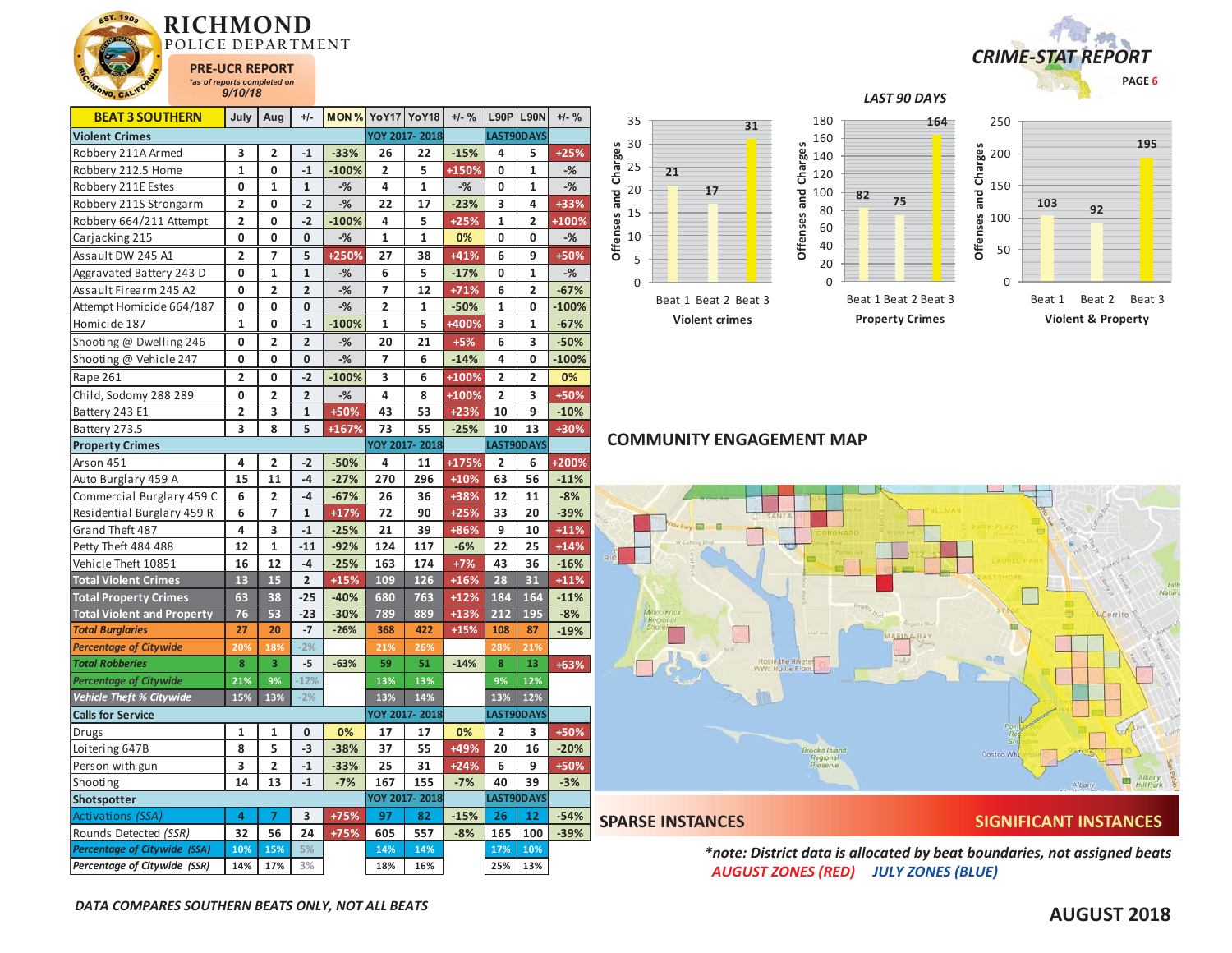



| <b>CENTRAL PART 1 CRIMES</b>      |                |                |                         |                |                          |                         |                         |                         |                         | Jan Feb Mar Apr May Jun Jul Aug Sep Oct Nov Dec |                         |                         | <b>Month</b><br>% | 2 year<br>avg                 | <b>SD</b><br>(1SD) |                                     | YTD2017 YTD2018     | <b>YTD</b><br>% |                        | YOY2017 YOY2018 | YOY<br>% | Last 90             | Last 90<br><b>Previous Current</b> | L90<br>%     |
|-----------------------------------|----------------|----------------|-------------------------|----------------|--------------------------|-------------------------|-------------------------|-------------------------|-------------------------|-------------------------------------------------|-------------------------|-------------------------|-------------------|-------------------------------|--------------------|-------------------------------------|---------------------|-----------------|------------------------|-----------------|----------|---------------------|------------------------------------|--------------|
| <b>VIOLENT CRIMES</b>             |                |                |                         |                |                          |                         | <b>Monthly</b>          |                         |                         |                                                 |                         |                         |                   |                               |                    | Quantiative statistics Year vs Year |                     |                 | 12 months vs 12 months |                 |          | Last 90 days        |                                    |              |
| [211A] Armed Robbery              | 6              | 3              | $\mathbf{0}$            | $\overline{2}$ | 4                        | $\overline{2}$          | $\overline{a}$          | $\overline{2}$          | $\mathbf{1}$            | 6                                               | $\overline{\mathbf{3}}$ | $\overline{7}$          | $-50%$            | 4                             | $\overline{2}$     | 44                                  | 23                  | $-48%$          | 63                     | 40              | $-37%$   | 6                   | 8                                  | +33%         |
| [212.5] Home Robbery              | $\mathbf{0}$   | ŋ              | n                       | $\Omega$       | n                        | $\Omega$                | $\mathbf 0$             | $\overline{2}$          | $\mathbf{0}$            | $\mathbf{1}$                                    | $\mathbf{0}$            | $\mathbf{0}$            | $-%$              | $\mathbf 0$                   | $\mathbf{1}$       | $\overline{2}$                      | $\overline{2}$      | 0%              | $\overline{7}$         | 3               | $-57%$   | 0                   | $\overline{2}$                     | $-%$         |
| [211E] Estes Robbery              | $\mathbf{0}$   | $\mathbf{0}$   | $\mathbf{1}$            | $\mathbf{1}$   | $\bf{0}$                 | $\mathbf 0$             | $\mathbf{0}$            | $\mathbf{1}$            | $\overline{0}$          | $\mathbf{0}$                                    | $\mathbf{1}$            | $\mathbf{1}$            | $-$ %             | $\mathbf 0$                   | 0                  | $\overline{\mathbf{2}}$             | 3                   | +50%            | 2                      | 5               | +150%    | 2                   | $\mathbf{1}$                       | $-50%$       |
| [211S] Strongarm Robbery          | 3              |                | $\overline{2}$          |                |                          | 8                       | $\overline{a}$          | 6                       | 5                       | $\overline{7}$                                  | 8                       | 5                       | +50%              | 5                             | $\overline{2}$     | 36                                  | 38                  | $+6%$           | 52                     | 63              | $+21%$   | 13                  | 18                                 | +38%         |
| [664/211] Attempted Robbery       | $\mathbf{1}$   | $\mathbf{1}$   | Ω                       |                | $\overline{\mathbf{z}}$  | $\Omega$                | $\overline{2}$          | $\mathbf{1}$            | $\overline{0}$          | $\mathbf{0}$                                    | $\mathbf{0}$            | $\mathbf{0}$            | $-50%$            | $\mathbf{1}$                  | $\mathbf{1}$       | 8                                   | $\overline{7}$      | $-13%$          | 10                     | $\overline{7}$  | $-30%$   | $\overline{2}$      | 3                                  | +50%         |
| [215] Carjacking                  | $\mathbf{1}$   | $\mathbf{1}$   |                         |                | $\overline{1}$           | $\overline{1}$          | $\overline{2}$          | $\mathbf 0$             | $\mathbf{1}$            | $\mathbf{0}$                                    | $\mathbf{1}$            | $\Omega$                | $-100%$           | $\mathbf{1}$                  | $\mathbf{1}$       | $\overline{ }$                      | 8                   | $+14%$          | 13                     | 10              | $-23%$   | 3                   | 3                                  | 0%           |
| [245 A1] Assault D. Weapon        | 9              | 9              |                         |                | 5                        | 9                       | 8                       | $\overline{a}$          | 6                       | 6                                               | 9                       | $\overline{2}$          | $-50%$            | 6                             | $\overline{2}$     | 40                                  | 56                  | +40%            | 58                     | 79              | +36%     | 17                  | 21                                 | $+24%$       |
| [243 D] Aggravated Battery        | $\mathbf{1}$   | $\mathbf{1}$   |                         | 3              | $\Omega$                 | $\overline{\mathbf{z}}$ | $\overline{\mathbf{3}}$ | $\mathbf{1}$            | $\overline{1}$          | $\mathbf{0}$                                    | $\mathbf{0}$            | $\mathbf{0}$            | $-67%$            | $\mathbf{1}$                  | $\mathbf{1}$       | 6                                   | 12                  | +100%           | 10                     | 13              | +30%     | 4                   | 6                                  | +50%         |
| [245 A2] Assault with Firearm     | 5              | 3              | $\overline{\mathbf{3}}$ | $\overline{2}$ | 3                        | $\Omega$                | $\overline{\mathbf{3}}$ | 5                       | $\mathbf{1}$            | 5                                               | $\overline{2}$          | 5                       | +67%              | 3                             | $\mathbf{1}$       | 22                                  | 24                  | $+9%$           | 34                     | 37              | $+9%$    | 8                   | 8                                  | 0%           |
| [664/187] Attempted Homicide      | $\mathbf{0}$   | $\overline{1}$ |                         | $\Omega$       | $\Omega$                 | $\mathbf 0$             | $\mathbf{1}$            | $\mathbf{1}$            | $\overline{0}$          | $\mathbf{0}$                                    | $\mathbf{0}$            | $\mathbf{0}$            | 0%                | $\mathbf{0}$                  | $\Omega$           | $\mathbf{1}$                        | 3                   | +200%           | $\mathbf{1}$           | 3               | +200%    | 0                   | $\overline{2}$                     | $-$ %        |
| [187] Homicide                    | $\bf{0}$       | ŋ              |                         |                | $\mathbf{1}$             | $\mathbf{1}$            | $\Omega$                | $\overline{a}$          | $\overline{0}$          | $\mathbf{0}$                                    | $\mathbf{1}$            | $\Omega$                | $-$ %             | $\mathbf{0}$                  | $\mathbf{1}$       | 3                                   | 6                   | +100%           | 4                      | $\overline{7}$  | +75%     | $\mathbf{1}$        | 5                                  | <b>+400%</b> |
| [246] Shooting @ Dwelling         | 9              |                |                         |                | $\overline{\phantom{a}}$ | $\overline{\mathbf{3}}$ | $\overline{a}$          | 8                       | $\overline{\mathbf{3}}$ | 5                                               | $\overline{a}$          | $\overline{2}$          | <b>+100%</b>      | 4                             | 3                  | 31                                  | 33                  | $+6%$           | 51                     | 47              | $-8%$    | 8                   | 15                                 | +88%         |
| [247] Shooting @ Vehicle          | $\overline{2}$ |                |                         |                | 0                        | $\overline{1}$          | $\overline{2}$          | $\mathbf{1}$            | $\overline{0}$          | $\mathbf{0}$                                    | 1                       | $\overline{2}$          | $-50%$            | 1                             | $\mathbf{1}$       | $\overline{7}$                      | 9                   | +29%            | 12                     | 12              | 0%       | $\overline{2}$      | 4                                  | +100%        |
| [ $261$ ] Rape                    | $\mathbf{0}$   | $\mathbf{1}$   |                         |                | $\overline{1}$           | O                       | $\overline{0}$          | $\mathbf{0}$            | $\overline{0}$          | $\mathbf{0}$                                    | $\mathbf{0}$            | $\mathbf{1}$            | $-%$              | $\mathbf{1}$                  | $\mathbf{1}$       | 10                                  | 4                   | $-60%$          | 13                     | 5               | $-62%$   | 3                   | $\mathbf 0$                        | $-100%$      |
| [288, 289] Child, Sodomy          | $\overline{2}$ | $\Omega$       | $\Omega$                |                | 3                        | $\overline{1}$          | $\overline{3}$          | $\overline{4}$          | $\mathbf{0}$            | $\mathbf{0}$                                    | $\overline{3}$          | 5                       | +33%              | $\overline{2}$                | $\mathbf{1}$       | 11                                  | 15                  | +36%            | 15                     | 23              | +53%     | 5                   | 8                                  | +60%         |
| [243 E1] Domestic Battery         | $6\phantom{1}$ | 5              | 11                      | 5              | 9                        | $\overline{2}$          | 5                       | 10                      | $\overline{a}$          | $\overline{\mathbf{3}}$                         | 3                       | 12                      | +100%             | 5                             | 3                  | 31                                  | 53                  | $+71%$          | 54                     | 75              | +39%     | 25                  | 17                                 | $-32%$       |
| [273.5] Domestic Battery          | 8              | $\overline{2}$ | $\overline{7}$          | 5              | 5                        | 10                      | $\overline{9}$          | 15                      | 5                       | $\overline{9}$                                  | 13                      | 10                      | $+67%$            | 9                             | 4                  | 59                                  | 61                  | $+3%$           | 118                    | 98              | $-17%$   | 17                  | 34                                 | +100%        |
| <b>PROPERTY CRIMES</b>            |                |                |                         |                |                          |                         | <b>Monthly</b>          |                         |                         |                                                 |                         |                         |                   | <b>Quantiative statistics</b> |                    | <b>Year vs Year</b>                 |                     |                 | 12 months vs 12 months |                 |          | Last 90 days        |                                    |              |
| [451] Arson                       | $\overline{2}$ | 1              | $\overline{2}$          | 3              | $\mathbf{1}$             | $\overline{3}$          | $\Delta$                | 6                       | 3                       | 3                                               | $\overline{2}$          | $\mathbf{1}$            | +50%              | $\overline{2}$                | $\mathbf{1}$       | 12                                  | 22                  | +83%            | 18                     | 31              | $+72%$   | 6                   | 13                                 | +117%        |
| [459A] Auto Burglary              | 14             | 10             | 15                      |                |                          | 11                      | 14                      | 10                      | 13                      | 9                                               | 11                      | 21                      | $-29%$            | 13                            | 4                  | 99                                  | 88                  | $-11%$          | 174                    | 142             | $-18%$   | 29                  | 35                                 | $+21%$       |
| [459C] Commercial Burglary        | 3              | $\overline{2}$ | $\Omega$                | $\Omega$       | $\Omega$                 | $\overline{2}$          | $\mathbf{0}$            | $\overline{2}$          | $\mathbf{0}$            | $\mathbf{0}$                                    | $\mathbf{0}$            | $\mathbf{1}$            | $-%$              | $\mathbf{1}$                  | $\mathbf{1}$       | 12                                  | 9                   | $-25%$          | 18                     | 10              | $-44%$   | 0                   | 4                                  | $-$ %        |
| [459R] Residential Burglary       | 5              | $\mathbf{1}$   | 11                      | 6              | 6                        | $\overline{2}$          | $\overline{2}$          | $\overline{\mathbf{3}}$ | $\overline{2}$          | $\overline{\mathbf{3}}$                         | $\overline{7}$          | $\overline{\mathbf{3}}$ | +50%              | 5                             | 3                  | 57                                  | 36                  | $-37%$          | 76                     | 51              | -33%     | 23                  | $\overline{\phantom{a}}$           | $-70%$       |
| [487] Grand Theft                 | 9              | 4              | $\overline{\mathbf{3}}$ |                | 3                        | 5                       | $\overline{7}$          | $\overline{a}$          | $\overline{a}$          | 9                                               | $\overline{2}$          | $\overline{a}$          | $-43%$            | 5                             | $\overline{2}$     | 39                                  | 39                  | 0%              | 53                     | 58              | $+9%$    | 10                  | 16                                 | +60%         |
| [484G/488/484] Petty Theft        | 10             | 12             | 18                      | $\overline{7}$ | 15                       | 11                      | 21                      | 18                      | 18                      | 23                                              | 15                      | 20                      | $-14%$            | 16                            | 4                  | 145                                 | 112                 | $-23%$          | 200                    | 188             | $-6%$    | 40                  | 50                                 | $+25%$       |
| [10851] Vehicle Theft             | 50             | 35             | 46                      | 37             | 34                       | 36                      | 22                      | 24                      | 28                      | 42                                              | 27                      | 33                      | $+9%$             | 31                            | 9                  | 208                                 | 284                 | +37%            | 322                    | 414             | +29%     | 117                 | 82                                 | $-30%$       |
| <b>Total Violent Crimes</b>       | 28             | 24             | 15                      | 25             | 24                       | 24                      | 30                      |                         | 31 15                   | 25                                              | 28                      | - 26                    | $+3%$             | 24                            | 5                  | 192                                 | 201                 | $+5%$           | 282                    | 295             | $+5%$    | 64                  | 85                                 | +33%         |
| <b>Total Property Crimes</b>      | 93             | 65             | 95                      | 64             | 66                       | 70                      | 70                      | 67                      | 68                      | 89                                              | 64                      | 83                      | $-4%$             | 73                            | 10                 | 572                                 | 590                 | $+3%$           | 861                    | 894             | $+4%$    | 225                 | 207                                | $-8%$        |
| <b>Total Violent and Property</b> | $121$          | τc             | $110^{-7}$              | -89            |                          | 90 94 100 98            |                         |                         |                         | 83 114                                          | $92 - 109$              |                         | $-2%$             | 97                            | 11                 | 764                                 | 791                 | $+4%$           | 1.143                  | 1.189           | $+4%$    | 289                 | 292                                | $+1%$        |
| <b>Total Aggravated Assaults</b>  | 15             | 14             | 10                      | 11             | $\overline{9}$           | 12                      | 15                      | <sup>15</sup>           | 8                       | 11                                              | 12                      | $\overline{7}$          | 0%                | 10                            | 3                  | 72                                  | 101                 | +40%            | 107                    | 139             | +30%     | 30                  | 42                                 | +40%         |
| <b>Total Burglaries</b>           | 22             | 13             | 26                      | 13             | <b>13</b>                | <b>15</b>               | <b>16</b>               | <b>15</b>               | <b>15</b>               | 12                                              | 18                      | 25                      | $-6%$             | 20                            | 5                  | 168                                 | 133                 | $-21%$          | 268                    | 203             | $-24%$   | 52                  | 46                                 | $-12%$       |
| <b>Total Robberies</b>            | 11             | 9              | 4                       | 11             | 11                       | 11                      | 12                      | 12                      | $\overline{7}$          | 14                                              | 13                      | 13                      | 0%                | 11                            | 3                  | 99                                  | 81                  | $-18%$          | 147                    | 128             | $-13%$   | 26                  | 35                                 | +35%         |
|                                   |                |                |                         |                |                          |                         |                         |                         |                         |                                                 |                         |                         |                   |                               |                    |                                     |                     |                 |                        |                 |          |                     |                                    |              |
| <b>CALLS FOR SERVICE</b>          |                |                |                         |                |                          | <b>Monthly</b>          |                         |                         |                         |                                                 |                         |                         |                   | <b>Quantiative statistics</b> |                    |                                     | <b>Year vs Year</b> |                 | 12 months vs 12 months |                 |          | Last 90 days        |                                    |              |
| Drugs                             | 9              | 5              | 20                      | 16             | 11                       | 5                       | 9                       | $\overline{7}$          | 10                      | 8                                               | $\overline{7}$          | $\overline{7}$          | $-22%$            | 8                             | 4                  | 50                                  | 82                  | $+64%$          | 77                     | 114             | +48%     | 47                  | 21                                 | $-55%$       |
| Loitering 647B                    | 13             | 10             | 11                      | 17             | 22                       | 20                      | 13                      | $\overline{7}$          | 13                      | 18                                              | 9                       | 9                       | $-46%$            | 14                            | 5                  | 148                                 | 113                 | $-24%$          | 185                    | 162             | $-12%$   | 50                  | 40                                 | $-20%$       |
| Person with gun                   | 4              | Δ              | $\overline{a}$          | 12             | 8                        | 6                       | 9                       | $\overline{a}$          | $\overline{\mathbf{3}}$ | 6                                               | 5 <sup>1</sup>          | 3                       | $-56%$            | 6                             | 3                  | 47                                  | 51                  | $+9%$           | 86                     | 68              | $-21%$   | 24                  | 19                                 | $-21%$       |
| Shooting                          | 55             | 28             | 33 <sup>2</sup>         | 30             | 43                       | 43                      | 35                      | 40                      | 24                      | 41                                              | 38                      | 43                      | $+14%$            | 38                            | 10                 | 297                                 | 307                 | $+3%$           | 453                    | 453             | 0%       | 106                 | 118                                | $+11%$       |
| <b>SHOTSPOTTER</b>                |                |                |                         |                | <b>Monthly</b>           |                         |                         |                         |                         |                                                 |                         |                         |                   | <b>Quantiative statistics</b> |                    |                                     | <b>Year vs Year</b> |                 | 12 months vs 12 months |                 |          | <b>Last 90 days</b> |                                    |              |
| Activations                       | 35             | <b>17</b>      |                         | 22 24          |                          | 31 25                   |                         | 25 31                   | 20                      | 34                                              | 23                      | 26                      | $+24%$            | 26                            | 6                  | 192                                 | 210                 | $+9%$           | 302                    | 313             | $+4%$    | 77                  | 81                                 | $+5%$        |
| Rounds Detected                   |                |                |                         |                |                          |                         |                         |                         |                         | 223 149 157 93 102 142 136 219 106 144 91 182   |                         |                         | $+61%$            | 140                           | 52                 | 1.015                               | 1.221               | $+20%$          | 1.618                  | 1.744           | $+8%$    | 352                 | 497                                | $+41%$       |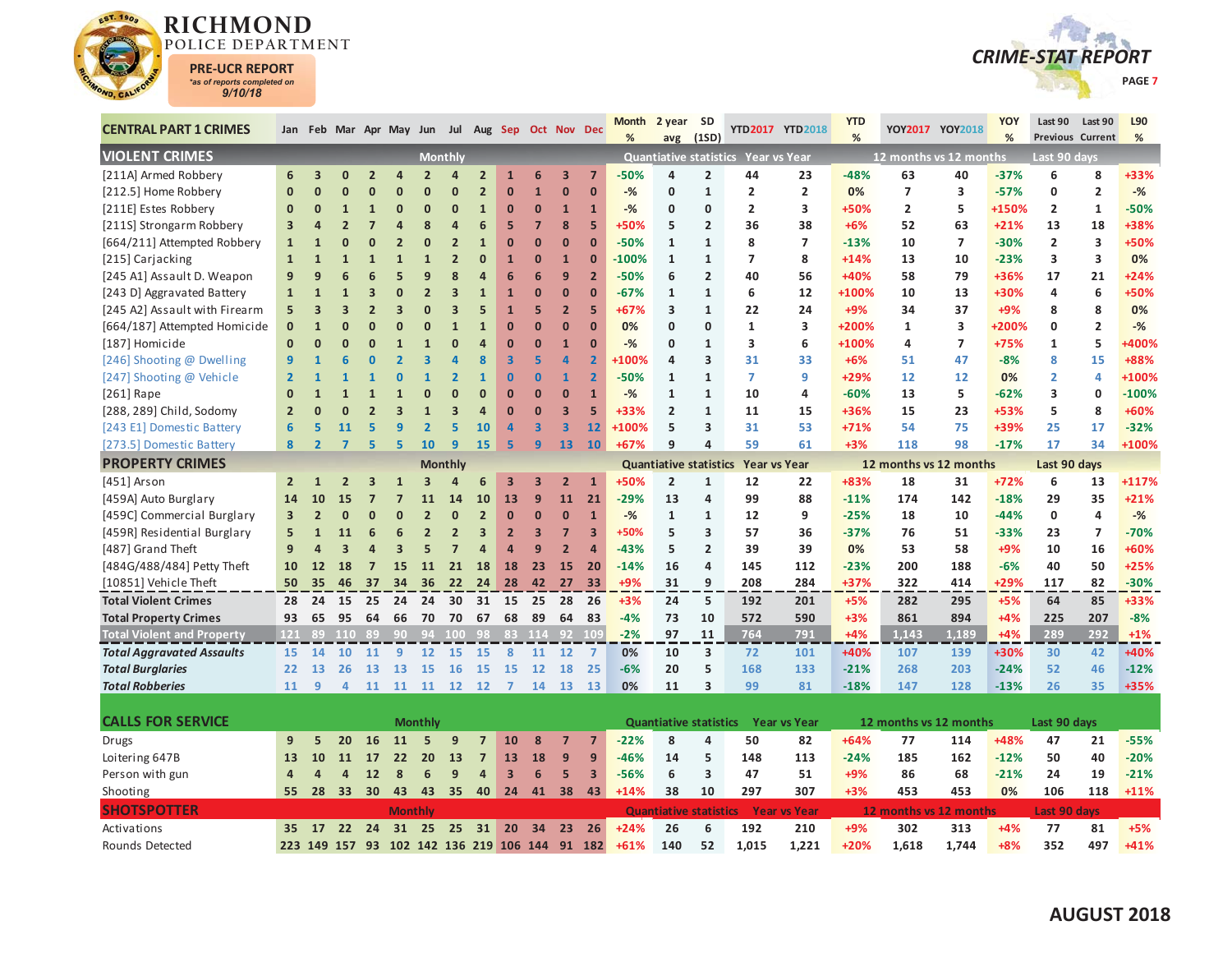



| <b>BEAT 4 CENTRAL</b>               | July           | Aug            | $+/-$          | <b>MON % YoY17 YoY18</b> |     |               | $+/-$ % |                | $L90P$ L90N    | $+/-$ % |
|-------------------------------------|----------------|----------------|----------------|--------------------------|-----|---------------|---------|----------------|----------------|---------|
| <b>Violent Crimes</b>               |                |                |                |                          |     | YOY 2017-2018 |         |                | LAST90DAYS     |         |
| Robbery 211A Armed                  | 2              | 0              | -2             | $-100%$                  | 22  | 19            | $-14%$  | 1              | 2              | +100%   |
| Robbery 212.5 Home                  | 0              | 0              | 0              | $-%$                     | 2   | 0             | $-100%$ | 0              | 0              | $-%$    |
| Robbery 211 Estes                   | 0              | 0              | 0              | $-$ %                    | 0   | $\mathbf 1$   | $-%$    | 0              | 0              | $-%$    |
| Robbery 211S Strongarm              | 0              | $\mathbf{1}$   | $\mathbf{1}$   | $-%$                     | 23  | 21            | $-9%$   | 4              | 2              | $-50%$  |
| Robbery 664/211 Attempt             | 0              | 0              | 0              | $-$ %                    | 1   | 1             | 0%      | 0              | 0              | $-%$    |
| Carjacking 215                      | 0              | 0              | $\mathbf 0$    | $-%$                     | 3   | 3             | 0%      | 2              | 0              | $-100%$ |
| Assault DW 245 A1                   | $\mathbf{1}$   | 1              | 0              | 0%                       | 15  | 26            | +73%    | 6              | 3              | $-50%$  |
| Aggravated Battery 243 D            | 0              | 0              | 0              | $-%$                     | 2   | 1             | $-50%$  | 0              | 0              | $-$ %   |
| Assault Firearm 245 A2              | $\mathbf{1}$   | $\mathbf{1}$   | 0              | 0%                       | 3   | 11            | +267%   | $\overline{2}$ | 2              | 0%      |
| Attempt Homicide 664/187            | 0              | 0              | $\mathbf 0$    | $-%$                     | 0   | 0             | $-%$    | 0              | 0              | $-%$    |
| Homicide 187                        | 0              | $\mathbf{1}$   | $\mathbf{1}$   | $-%$                     | 0   | 1             | $-$ %   | 0              | $\mathbf{1}$   | $-%$    |
| Shooting @ Dwelling 246             | 2              | $\mathbf{1}$   | $-1$           | $-50%$                   | 19  | 20            | $+5%$   | 4              | 4              | 0%      |
| Shooting @ Vehicle 247              | $\overline{2}$ | O              | $-2$           | $-100%$                  | 6   | 6             | 0%      | 0              | 3              | $-$ %   |
| Rape 261                            | 0              | 0              | 0              | $-%$                     | 8   | 3             | $-63%$  | $\mathbf{1}$   | 0              | $-100%$ |
| Child, Sodomy 288 289               | 0              | 3              | 3              | $-$ %                    | 7   | 9             | +29%    | $\mathbf{1}$   | 4              | +300%   |
| Battery 243 E1                      | 0              | 3              | 3              | $-%$                     | 14  | 21            | +50%    | 7              | 4              | $-43%$  |
| Battery 273.5                       | 4              | 5              | $\overline{1}$ | $+25%$                   | 28  | 34            | $+21%$  | 7              | 13             | +86%    |
| <b>Property Crimes</b>              |                |                |                |                          |     | YOY 2017-2018 |         |                | LAST90DAYS     |         |
| Arson 451                           | $\overline{2}$ | $\mathbf{1}$   | $-1$           | $-50%$                   | 6   | 12            | +100%   | 3              | 5              | $+67%$  |
| Auto Burglary 459 A                 | 5              | 3              | $-2$           | $-40%$                   | 34  | 50            | $+47%$  | 10             | 10             | 0%      |
| Commercial Burglary 459 C           | 0              | 0              | 0              | $-%$                     | 3   | 3             | 0%      | 0              | 1              | $-%$    |
| Residential Burglary 459 R          | $\mathbf 1$    | $\mathbf{1}$   | 0              | 0%                       | 27  | 17            | $-37%$  | 8              | 2              | $-75%$  |
| Grand Theft 487                     | 1              | 2              | $\mathbf{1}$   | +100%                    | 17  | 12            | $-29%$  | 3              | 3              | 0%      |
| Petty Theft 484 488                 | 4              | 4              | 0              | 0%                       | 56  | 55            | $-2%$   | 5              | 12             | +140%   |
| Vehicle Theft 10851                 | 4              | 8              | 4              | +100%                    | 121 | 150           | $+24%$  | 37             | 25             | $-32%$  |
| <b>Total Violent Crimes</b>         | $\overline{4}$ | $\overline{7}$ | 3              | +75%                     | 86  | 96            | $+12%$  | 17             | 14             | $-18%$  |
| <b>Total Property Crimes</b>        | 17             | 19             | $\overline{2}$ | $+12%$                   | 264 | 299           | $+13%$  | 66             | 58             | $-12%$  |
| <b>Total Violent and Property</b>   | 21             | 26             | 5              | $+24%$                   | 350 | 395           | $+13%$  | 83             | 72             | $-13%$  |
| <b>Total Burglaries</b>             | 6              | 4              | $-2$           | $-33%$                   | 64  | 70            | $+9%$   | 18             | 13             | $-28%$  |
| <b>Percentage of Citywide</b>       | 4%             | 4%             | $-1%$          |                          | 4%  | 4%            |         | 5%             | 3%             |         |
| <b>Total Robberies</b>              | $\overline{2}$ | $\overline{1}$ | $-1$           | $-50%$                   | 51  | 45            | $-12%$  | $\overline{7}$ | $\overline{4}$ | $-43%$  |
| <b>Percentage of Citywide</b>       | 5%             | 3%             | $-2%$          |                          | 11% | 11%           |         | 8%             | 4%             |         |
| Vehicle Theft % Citywide            | 4%             | 9%             | $+5%$          |                          | 10% | 12%           |         | 11%            | 8%             |         |
| <b>Calls for Service</b>            |                |                |                |                          |     | YOY 2017-2018 |         |                | LAST90DAYS     |         |
| <b>Drugs</b>                        | 1              | 0              | $-1$           | $-100%$                  | 6   | 24            | +300%   | 15             | 4              | $-73%$  |
| Loitering 647B                      | 5              | $\mathbf{1}$   | $-4$           | $-80%$                   | 25  | 31            | $+24%$  | 13             | 11             | $-15%$  |
| Person with gun                     | 3              | $\overline{2}$ | $-1$           | $-33%$                   | 30  | 15            | $-50%$  | 3              | 9              | +200%   |
| Shooting                            | 11             | 11             | 0              | 0%                       | 130 | 125           | $-4%$   | 22             | 38             | +73%    |
| Shotspotter                         |                |                |                |                          |     | YOY 2017-2018 |         |                | LAST90DAYS     |         |
| <b>Activations (SSA)</b>            | 7              | 6              | $-1$           | $-14%$                   | 77  | 84            | $+9%$   | 15             | 20             | $+33%$  |
| Rounds Detected (SSR)               | 35             | 45             | 10             | +29%                     | 376 | 458           | $+22%$  | 88             | 119            | +35%    |
| <b>Percentage of Citywide (SSA)</b> | 17%            | 13%            | $-4%$          |                          | 11% | 14%           |         | 10%            | 16%            |         |
| <b>Percentage of Citywide (SSR)</b> | 15%            | 14%            | $-2%$          |                          | 11% | 13%           |         | 13%            | 15%            |         |

| <b>BEAT 5 CENTRAL</b>               | July           | Aug                     | $+/-$                   |         | <b>MON % YoY17 YoY18</b> |                | $+/-$ % |                | <b>L90P L90N</b> | $+/-$ % |
|-------------------------------------|----------------|-------------------------|-------------------------|---------|--------------------------|----------------|---------|----------------|------------------|---------|
| <b>Violent Crimes</b>               |                |                         |                         |         |                          | YOY 2017-2018  |         |                | LAST90DAYS       |         |
| Robbery 211A Armed                  | 0              | 0                       | 0                       | $-%$    | 18                       | 9              | $-50%$  | 3              | 1                | $-67%$  |
| Robbery 212.5 Home                  | 0              | 0                       | 0                       | $-$ %   | $\overline{2}$           | 0              | $-100%$ | 0              | 0                | $-$ %   |
| Robbery 211 Estes                   | 0              | 0                       | 0                       | $-$ %   | 0                        | 1              | $-%$    | $\mathbf 1$    | 0                | $-100%$ |
| Robbery 211S Strongarm              | 1              | $\overline{2}$          | $\mathbf{1}$            | +100%   | 6                        | 15             | +150%   | 5              | 5                | 0%      |
| Robbery 664/211 Attempt             | 1              | 0                       | $-1$                    | $-100%$ | $\overline{2}$           | $\mathbf{1}$   | $-50%$  | 0              | 1                | $-%$    |
| Carjacking 215                      | $\mathbf 1$    | 0                       | $-1$                    | $-100%$ | 4                        | 4              | 0%      | $\mathbf{1}$   | 1                | 0%      |
| Assault DW 245 A1                   | 3              | 0                       | -3                      | $-100%$ | 16                       | 21             | +31%    | 5              | 6                | $+20%$  |
| Aggravated Battery 243 D            | 0              | 1                       | $\mathbf{1}$            | $-$ %   | 3                        | 2              | $-33%$  | 1              | 1                | 0%      |
| Assault Firearm 245 A2              | 0              | 0                       | 0                       | $-$ %   | 14                       | 10             | $-29%$  | 5              | 0                | $-100%$ |
| Attempt Homicide 664/187            | 1              | 1                       | 0                       | 0%      | 1                        | 3              | +200%   | 0              | 2                | $-%$    |
| Homicide 187                        | $\mathbf{0}$   | $\overline{2}$          | $\overline{2}$          | $-$ %   | $\mathbf{1}$             | 4              | +300%   | $\mathbf{1}$   | $\overline{2}$   | +100%   |
| Shooting @ Dwelling 246             | 1              | $\mathbf{1}$            | 0                       | 0%      | 17                       | 20             | $+18%$  | 5              | 3                | $-40%$  |
| Shooting @ Vehicle 247              | 0              | 0                       | 0                       | $-$ %   | 3                        | $\overline{2}$ | $-33%$  | $\mathbf{1}$   | 0                | $-100%$ |
| Rape 261                            | 0              | 0                       | 0                       | $-$ %   | $\mathbf{1}$             | 1              | 0%      | $\mathbf{1}$   | 0                | $-100%$ |
| Child, Sodomy 288 289               | $\mathbf{1}$   | $\mathbf{1}$            | 0                       | 0%      | $\overline{\mathbf{2}}$  | 5              | +150%   | $\mathbf{1}$   | $\overline{2}$   | +100%   |
| Battery 243 E1                      | $\mathbf{1}$   | 4                       | 3                       | +300%   | 19                       | 20             | $+5%$   | 3              | 6                | +100%   |
| Battery 273.5                       | 0              | 4                       | 4                       | $-%$    | 33                       | 28             | $-15%$  | 5              | 9                | +80%    |
| <b>Property Crimes</b>              |                |                         |                         |         |                          | YOY 2017-2018  |         |                | LAST90DAYS       |         |
| Arson 451                           | 0              | 2                       | 2                       | $-$ %   | 6                        | 10             | $+67%$  | 3              | 2                | $-33%$  |
| Auto Burglary 459 A                 | $\overline{2}$ | $\overline{2}$          | 0                       | 0%      | 30                       | 31             | $+3%$   | 9              | 5                | $-44%$  |
| Commercial Burglary 459 C           | 0              | 0                       | 0                       | $-$ %   | 7                        | 3              | $-57%$  | 0              | 1                | $-$ %   |
| Residential Burglary 459 R          | $\mathbf 1$    | $\mathbf{1}$            | 0                       | 0%      | 25                       | 15             | $-40%$  | 3              | 2                | $-33%$  |
| Grand Theft 487                     | 2              | 2                       | 0                       | 0%      | 14                       | 19             | +36%    | 2              | 6                | +200%   |
| Petty Theft 484 488                 | 6              | 3                       | $-3$                    | $-50%$  | 34                       | 44             | +29%    | 10             | 11               | $+10%$  |
| Vehicle Theft 10851                 | 9              | 9                       | 0                       | 0%      | 81                       | 129            | +59%    | 41             | 29               | $-29%$  |
| <b>Total Violent Crimes</b>         | 8              | 7                       | $-1$                    | $-13%$  | 70                       | 76             | $+9%$   | 24             | 21               | $-13%$  |
| <b>Total Property Crimes</b>        | 20             | 19                      | $-1$                    | $-5%$   | 197                      | 251            | $+27%$  | 68             | 56               | $-18%$  |
| <b>Total Violent and Property</b>   | 28             | 26                      | $-2$                    | $-7%$   | 267                      | 327            | $+22%$  | 92             | 77               | $-16%$  |
| <b>Total Burglaries</b>             | 3              | 3                       | $\mathbf{0}$            | 0%      | 62                       | 49             | $-21%$  | 12             | 8                | $-33%$  |
| <b>Percentage of Citywide</b>       | 2%             | 3%                      | $+1%$                   |         | 4%                       | 3%             |         | 3%             | 2%               |         |
| <b>Total Robberies</b>              | 3              | $\overline{2}$          | $-1$                    | $-33%$  | 32                       | 30             | $-6%$   | 10             | 8                | $-20%$  |
| <b>Percentage of Citywide</b>       | 8%             | 6%                      | $-2%$                   |         | 7%                       | 7%             |         | 11%            | 8%               |         |
| <b>Vehicle Theft % Citywide</b>     | 9%             | 10%                     | $+1%$                   |         | 7%                       | 11%            |         | 12%            | 10%              |         |
| <b>Calls for Service</b>            |                |                         |                         |         |                          | YOY 2017-2018  |         |                | LAST90DAYS       |         |
| Drugs                               | 0              | 0                       | 0                       | $-$ %   | 31                       | 23             | $-26%$  | 13             | 0                | $-100%$ |
| Loitering 647B                      | 2              | $\overline{\mathbf{c}}$ | 0                       | 0%      | 41                       | 26             | $-37%$  | 2              | 5                | +150%   |
| Person w/ Gun                       | 0              | 0                       | 0                       | $-%$    | 19                       | 14             | $-26%$  | $\overline{7}$ | 1                | $-86%$  |
| Shooting                            | 11             | 13                      | $\overline{\mathbf{c}}$ | $+18%$  | 162                      | 174            | $+7%$   | 51             | 38               | $-25%$  |
| Shotspotter                         |                |                         |                         |         |                          | YOY 2017-2018  |         |                | LAST90DAYS       |         |
| Activations (SSA)                   | 11             | 15                      | 4                       | +36%    | 132                      | 150            | $+14%$  | 43             | 38               | $-12%$  |
| Rounds Detected (SSR)               | 48             | 74                      | 26                      | $+54%$  | 756                      | 781            | $+3%$   | 201            | 179              | $-11%$  |
| <b>Percentage of Citywide (SSA)</b> | 27%            | 33%                     | 6%                      |         | 19%                      | 26%            |         | 28%            | 31%              |         |
| Percentage of Citywide (SSR)        | 21%            | 22%                     | 1%                      |         | 22%                      | 23%            |         | 31%            | 23%              |         |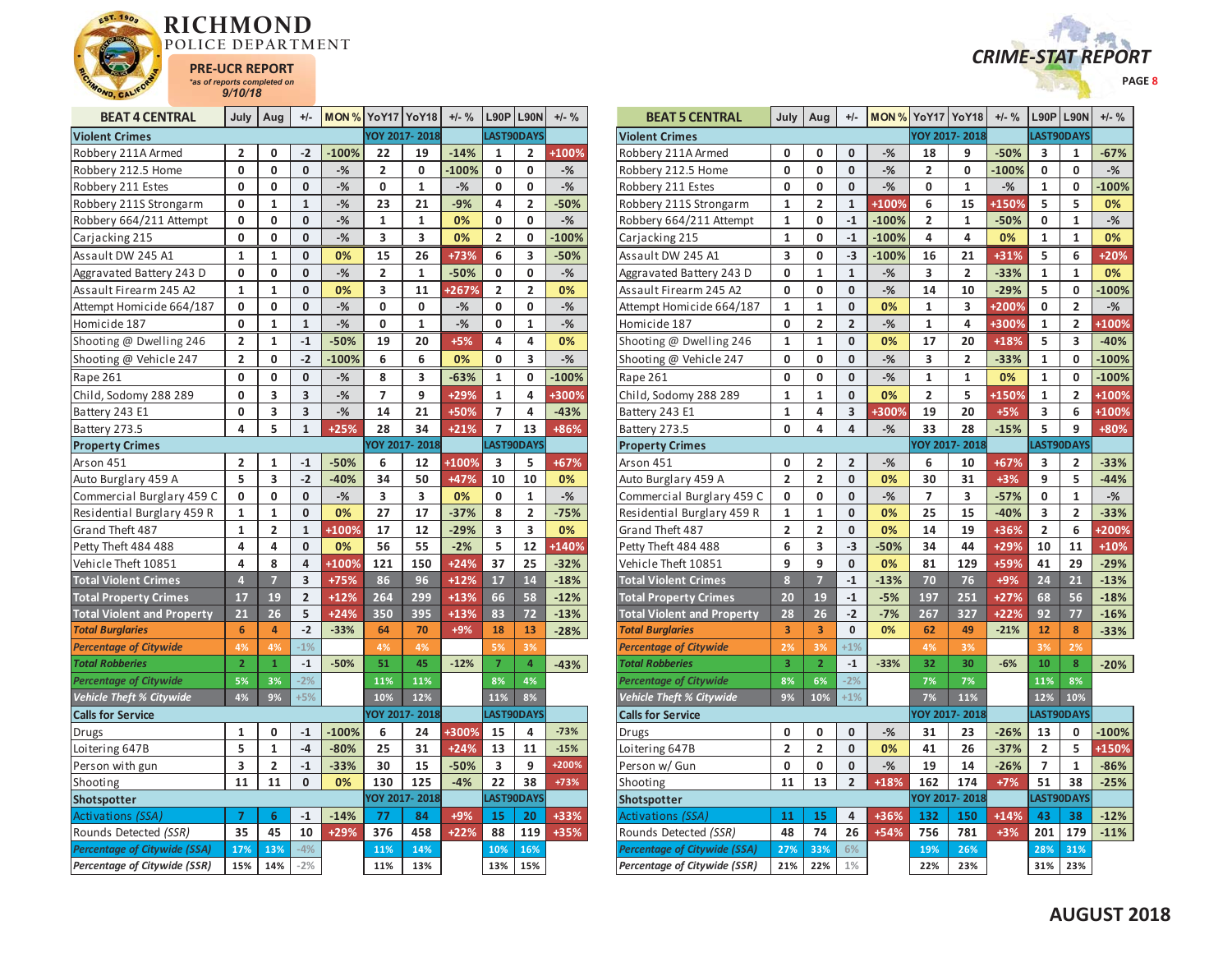

| <b>BEAT 6 CENTRAL</b>               | July                    | Aug            | $+/-$                   | <b>MON % YoY17 YoY18</b> |     |               | $+/-$ % | L90P                    | <b>L90N</b>             | $+/-$ %        |  |
|-------------------------------------|-------------------------|----------------|-------------------------|--------------------------|-----|---------------|---------|-------------------------|-------------------------|----------------|--|
| <b>Violent Crimes</b>               |                         |                |                         |                          |     | YOY 2017-2018 |         |                         | LAST90DAYS              |                |  |
| Robbery 211A Armed                  | 2                       | 2              | 0                       | 0%                       | 22  | 13            | $-41%$  | 2                       | 5                       | +150%          |  |
| Robbery 212.5 Home                  | 0                       | 2              | $\overline{\mathbf{2}}$ | $-$ %                    | 3   | 3             | 0%      | 0                       | 2                       | $-\frac{9}{6}$ |  |
| Robbery 211 Estes                   | 0                       | $\mathbf 1$    | 1                       | $-%$                     | 2   | 4             | +100%   | 1                       | 1                       | 0%             |  |
| Robbery 211S Strongarm              | 3                       | 3              | 0                       | 0%                       | 23  | 31            | +35%    | 4                       | 11                      | +175%          |  |
| Robbery 664/211 Attempt             | 1                       | 1              | 0                       | 0%                       | 7   | 5             | $-29%$  | 2                       | 2                       | 0%             |  |
| Carjacking 215                      | $\mathbf{1}$            | 0              | $-1$                    | $-100%$                  | 6   | 3             | $-50%$  | 0                       | $\overline{\mathbf{c}}$ | $-%$           |  |
| Assault DW 245 A1                   | 4                       | 3              | $-1$                    | $-25%$                   | 26  | 32            | $+23%$  | 6                       | 12                      | +100%          |  |
| Aggravated Battery 243 D            | 3                       | 0              | $-3$                    | $-100%$                  | 5   | 11            | +120%   | 3                       | 5                       | +67%           |  |
| Assault Firearm 245 A2              | $\overline{\mathbf{c}}$ | 4              | $\overline{\mathbf{c}}$ | +100%                    | 17  | 18            | $+6%$   | 1                       | 6                       | +500%          |  |
| Attempt Homicide 664/187            | 0                       | 0              | 0                       | $-$ %                    | 0   | 1             | $-%$    | 0                       | 0                       | $-%$           |  |
| Homicide 187                        | 0                       | 1              | $\mathbf{1}$            | $-$ %                    | 2   | 1             | $-50%$  | 0                       | 1                       | $-$ %          |  |
| Shooting @ Dwelling 246             | 1                       | 6              | 5                       | +500%                    | 15  | 16            | $+7%$   | 1                       | 8                       | +700%          |  |
| Shooting @ Vehicle 247              | 0                       | 0              | $\bf{0}$                | $-%$                     | 3   | 5             | $+67%$  | 1                       | 0                       | $-100%$        |  |
| Rape 261                            | 0                       | 0              | $\mathbf{0}$            | $-$ %                    | 4   | 4             | 0%      | $\overline{\mathbf{c}}$ | 0                       | $-100%$        |  |
| Child, Sodomy 288 289               | $\overline{\mathbf{c}}$ | 0              | $-2$                    | $-100%$                  | 6   | 11            | +83%    | 3                       | $\overline{2}$          | $-33%$         |  |
| Battery 243 E1                      | 4                       | 3              | $-1$                    | $-25%$                   | 21  | 35            | $+67%$  | 15                      | 7                       | $-53%$         |  |
| Battery 273.5                       | 5                       | 6              | $\mathbf{1}$            | $+20%$                   | 56  | 45            | $-20%$  | 6                       | 12                      | +100%          |  |
| <b>Property Crimes</b>              |                         |                |                         |                          |     | YOY 2017-2018 |         |                         | LAST90DAYS              |                |  |
| Arson 451                           | 2                       | 3              | $\mathbf 1$             | +50%                     | 6   | 11            | +83%    | 0                       | 6                       | $-$ %          |  |
| Auto Burglary 459 A                 | 7                       | 5              | $-2$                    | $-29%$                   | 108 | 69            | $-36%$  | 9                       | 20                      | +122%          |  |
| Commercial Burglary 459 C           | 0                       | 2              | $\overline{\mathbf{2}}$ | $-%$                     | 8   | 5             | $-38%$  | 0                       | 2                       | $-$ %          |  |
| Residential Burglary 459 R          | 0                       | $\mathbf{1}$   | $\mathbf{1}$            | $-$ %                    | 23  | 25            | +9%     | 11                      | $\overline{2}$          | $-82%$         |  |
| Grand Theft 487                     | 4                       | 1              | $-3$                    | $-75%$                   | 23  | 31            | +35%    | 6                       | 8                       | +33%           |  |
| Petty Theft 484 488                 | 11                      | 11             | 0                       | 0%                       | 107 | 108           | $+1%$   | 26                      | 27                      | $+4%$          |  |
| Vehicle Theft 10851                 | 9                       | 7              | $-2$                    | $-22%$                   | 120 | 150           | $+25%$  | 38                      | 28                      | $-26%$         |  |
| <b>Total Violent Crimes</b>         | 18                      | 17             | $-1$                    | $-6%$                    | 123 | 137           | $+11%$  | 24                      | 49                      | +104%          |  |
| <b>Total Property Crimes</b>        | 33                      | 30             | $-3$                    | $-9%$                    | 395 | 399           | $+1%$   | 90                      | 93                      | $+3%$          |  |
| <b>Total Violent and Property</b>   | 51                      | 47             | $-4$                    | $-8%$                    | 518 | 536           | $+3%$   | 114                     | 142                     | $+25%$         |  |
| <b>Total Burglaries</b>             | 7                       | 8              | $\mathbf 1$             | $+14%$                   | 139 | 99            | $-29%$  | 20                      | 24                      | $+20%$         |  |
| <b>Percentage of Citywide</b>       | 5%                      | 7%             | $+2%$                   |                          | 8%  | 6%            |         | 5%                      | 6%                      |                |  |
| <b>Total Robberies</b>              | $\overline{7}$          | 9              | $\overline{2}$          | +29%                     | 63  | 59            | $-6%$   | 9                       | 23                      | +156%          |  |
| <b>Percentage of Citywide</b>       | 18%                     | 28%            | $+10%$                  |                          | 13% | 15%           |         | 10%                     | 22%                     |                |  |
| <b>Vehicle Theft % Citywide</b>     | 9%                      | 8%             | $-1%$                   |                          | 10% | 12%           |         | 11%                     | 9%                      |                |  |
| <b>Calls for Service</b>            |                         |                |                         |                          |     | YOY 2017-2018 |         |                         | LAST90DAYS              |                |  |
| Drugs                               | 8                       | 6              | $-2$                    | $-25%$                   | 41  | 75            | +83%    | 19                      | 16                      | $-16%$         |  |
| Loitering 647B                      | 6                       | 4              | $-2$                    | $-33%$                   | 101 | 102           | $+1%$   | 35                      | 24                      | $-31%$         |  |
| Person w/ Gun                       | 6                       | $\overline{2}$ | $-4$                    | $-67%$                   | 34  | 39            | $+15%$  | 14                      | 9                       | $-36%$         |  |
| Shooting                            | 13                      | 16             | 3                       | $+23%$                   | 169 | 154           | $-9%$   | 33                      | 42                      | $+27%$         |  |
| Shotspotter                         |                         |                |                         |                          |     | YOY 2017-2018 |         |                         | LAST90DAYS              |                |  |
| Activations (SSA)                   | 7                       | 10             | 3                       | +43%                     | 93  | 79            | $-15%$  | 19                      | 23                      | $+21%$         |  |
| Rounds Detected (SSR)               | 53                      | 100            | 47                      | +89%                     | 486 | 505           | $+4%$   | 63                      | 199                     | +216%          |  |
| <b>Percentage of Citywide (SSA)</b> | 17%                     | 22%            | 5%                      |                          | 13% | 14%           |         | 13%                     | 19%                     |                |  |
| Percentage of Citywide (SSR)        | 23%                     | 30%            | 7%                      |                          | 14% | 15%           |         | 10%                     | 25%                     |                |  |

# *CRIME-STAT REPORT* **PAGE 9**



# **COMMUNITY ENGAGEMENT MAP**

**Offenses and Charges**



## **SPARSE INSTANCES SIGNIFICANT INSTANCES**

*\*note: District data is allocated by beat boundaries, not assigned beats AUGUST ZONES (RED) JULY ZONES (BLUE)*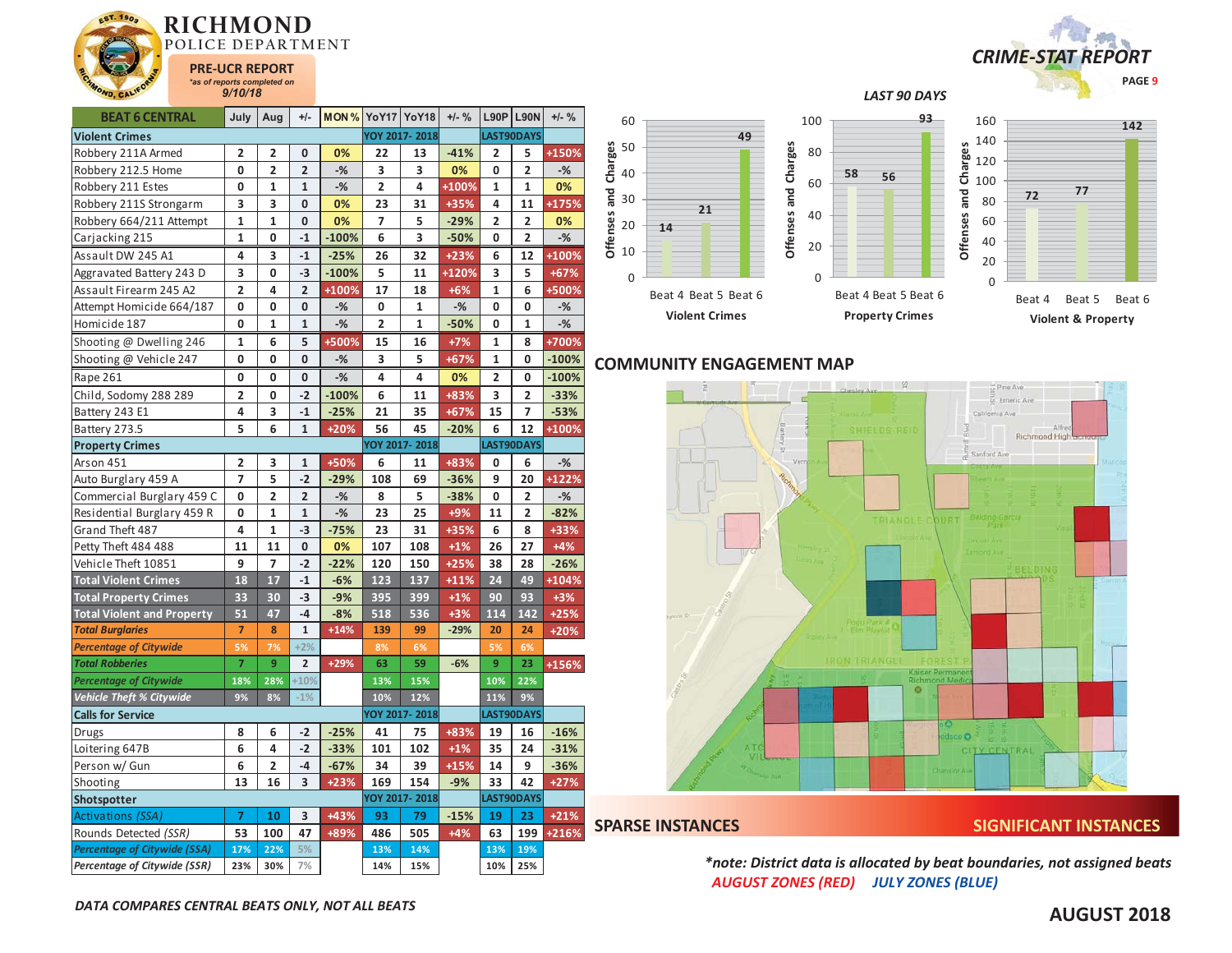

Activations

Rounds Detected

**3 3 11 13 5 5 6 2 12 9 8 8 -67%**

**36 36 28 29 11 21 41 17 50 34 24 28 -59%**



| <b>NORTHERN PART 1 CRIMES</b>     |                         |                         |                |                |              | Jan Feb Mar Apr May Jun Jul Aug Sep Oct Nov Dec |                         |                         |                         |                         |                         |                         | Month<br>% | 2 year<br>avg                 | <b>SD</b><br>(1SD) |                                     | YTD2017 YTD2018     | <b>YTD</b><br>% |                        | YOY2017 YOY2018         | YOY<br>% | Last 90<br>Previous Current | Last 90        | L90<br>% |
|-----------------------------------|-------------------------|-------------------------|----------------|----------------|--------------|-------------------------------------------------|-------------------------|-------------------------|-------------------------|-------------------------|-------------------------|-------------------------|------------|-------------------------------|--------------------|-------------------------------------|---------------------|-----------------|------------------------|-------------------------|----------|-----------------------------|----------------|----------|
| <b>VIOLENT CRIMES</b>             |                         |                         |                |                |              |                                                 | <b>Monthly</b>          |                         |                         |                         |                         |                         |            |                               |                    | Quantiative statistics Year vs Year |                     |                 | 12 months vs 12 months |                         |          |                             | Last 90 days   |          |
| [211A] Armed Robbery              | 10                      | $\overline{a}$          | 3              |                |              |                                                 | 2                       | $\overline{2}$          | $\mathbf{1}$            | 6                       | $\overline{a}$          | 8                       | 0%         | 5                             | 3                  | 47                                  | 37                  | $-21%$          | 67                     | 56                      | $-16%$   | 12                          | 11             | $-8%$    |
| [212.5] Home Robbery              | $\overline{\mathbf{3}}$ | 5                       | $\Omega$       | n              |              | $\Omega$                                        | $\mathbf{1}$            | $\mathbf{1}$            | $\bf{0}$                | $\overline{2}$          | $\bf{0}$                | $\overline{2}$          | 0%         | $\mathbf{1}$                  | $\mathbf{1}$       | 5                                   | 11                  | +120%           | 5                      | 15                      | +200%    | $\mathbf{1}$                | $\overline{2}$ | +100%    |
| [211E] Estes Robbery              | $\mathbf{0}$            | $\overline{2}$          | $\Omega$       | $\mathbf{1}$   | 3            | $\mathbf{1}$                                    | $\Omega$                | 5                       | $\mathbf 0$             | $\mathbf 0$             | $\overline{2}$          | 1                       | $-$ %      | $\mathbf{1}$                  | $\mathbf{1}$       | 10                                  | 12                  | $+20%$          | 12                     | 15                      | $+25%$   | 4                           | 6              | +50%     |
| [211S] Strongarm Robbery          | $\overline{\mathbf{3}}$ | 6                       | 8              |                | 6            | 7                                               | 4                       | 5                       | $\overline{a}$          | $\overline{7}$          | 6                       | $\overline{2}$          | $+25%$     | 5                             | $\overline{2}$     | 39                                  | 44                  | $+13%$          | 62                     | 63                      | $+2%$    | 19                          | 16             | $-16%$   |
| [664/211] Attempted Robbery       | $\overline{4}$          | 1                       |                | 3              | 1            | $\mathbf{1}$                                    | $\Omega$                | 0                       | $\mathbf{1}$            | $\mathbf{1}$            | $\mathbf{1}$            | $\Omega$                | $-$ %      | $\mathbf{1}$                  | $\mathbf{1}$       | 9                                   | 11                  | +22%            | 10                     | 14                      | +40%     | 5                           | 1              | $-80%$   |
| [215] Carjacking                  | $\mathbf{0}$            | 1                       |                |                |              | 3                                               | 3                       | 0                       | $\Omega$                | $\Omega$                | $\overline{\mathbf{3}}$ | 1                       | $-100%$    | $\mathbf{1}$                  | $\mathbf{1}$       | 6                                   | 9                   | +50%            | 9                      | 13                      | +44%     | $\overline{2}$              | 6              | +200%    |
| [245 A1] Assault D. Weapon        | $\mathbf{1}$            | 5                       | q              | 11             |              | ĥ                                               | 6                       | 10                      | 6                       | $\overline{2}$          | $\overline{1}$          | $\overline{2}$          | $+67%$     | 5                             | 3                  | 34                                  | 50                  | +47%            | 47                     | 61                      | +30%     | 22                          | 22             | 0%       |
| [243 D] Aggravated Battery        | $\mathbf{1}$            | $\bf{0}$                | ŋ              |                |              | 4                                               | $\overline{1}$          | $\mathbf{0}$            | $\overline{3}$          | $\mathbf{1}$            | $\mathbf{0}$            | $\mathbf{1}$            | $-100%$    | $\mathbf{1}$                  | $\mathbf{1}$       | 10                                  | 9                   | $-10%$          | 16                     | 14                      | $-13%$   | 3                           | 5              | +67%     |
| [245 A2] Assault with Firearm     | $\mathbf{0}$            | $\overline{2}$          | $\overline{2}$ |                |              | $\Omega$                                        | 5                       | $\Omega$                | $\Omega$                | $\mathbf{1}$            | $\overline{2}$          | $\overline{a}$          | $-100%$    | $\mathbf{1}$                  | $\mathbf{1}$       | 10                                  | 11                  | +10%            | 17                     | 18                      | $+6%$    | 4                           | 5              | $+25%$   |
| [664/187] Attempted Homicide      | $\mathbf 0$             | O                       |                |                |              | $\mathbf{0}$                                    | $\Omega$                | $\mathbf{1}$            | $\mathbf{1}$            | $\Omega$                | $\overline{0}$          | $\Omega$                | $-$ %      | $\mathbf{0}$                  | $\Omega$           | $\overline{2}$                      | 1                   | $-50%$          | 3                      | $\overline{\mathbf{2}}$ | $-33%$   | $\Omega$                    | 1              | $-%$     |
| [187] Homicide                    | $\mathbf{0}$            | ŋ                       |                |                |              | $\mathbf{1}$                                    | 0                       | 0                       | $\Omega$                | $\Omega$                | $\overline{2}$          | $\Omega$                | $-%$       | 0                             | $\mathbf{1}$       | 3                                   | 3                   | 0%              | 5                      | 5                       | 0%       | $\overline{2}$              | 1              | $-50%$   |
| [246] Shooting @ Dwelling         | 5.                      |                         | n              |                |              |                                                 |                         | $\overline{2}$          | $\overline{a}$          | 5                       | $\bf{0}$                | $\overline{\mathbf{3}}$ | 0%         | 3                             | $\overline{2}$     | 28                                  | 14                  | $-50%$          | 37                     | 26                      | $-30%$   | 3                           | 5              | +67%     |
| [247] Shooting @ Vehicle          | $\mathbf{1}$            |                         |                |                |              |                                                 | n                       | $\mathbf{0}$            | $\overline{2}$          | $\mathbf{1}$            | $\bf{0}$                | $\overline{0}$          | $-$ %      | $\mathbf{1}$                  | $\mathbf{1}$       | 3                                   | 9                   | +200%           | 5                      | 12                      | +140%    | 6                           | $\mathbf{1}$   | $-83%$   |
| [261] Rape                        | $\mathbf{0}$            | $\mathbf{1}$            |                |                |              |                                                 | $\overline{\mathbf{z}}$ | $\Omega$                | $\overline{1}$          | $\Omega$                | $\mathbf{1}$            | 3                       | $-100%$    | $\mathbf{1}$                  | $\mathbf{1}$       | 3                                   | 5                   | $+67%$          | 8                      | 10                      | $+25%$   | 1                           | 3              | +200%    |
| [288, 289] Child, Sodomy          | $\Omega$                | $\overline{\mathbf{z}}$ |                |                | $\mathbf 1$  | $\mathbf{1}$                                    | $\overline{2}$          | $\overline{0}$          | $\Omega$                | $\mathbf{0}$            | $\overline{2}$          | $\overline{2}$          | $-100%$    | $\mathbf{1}$                  | $\mathbf{1}$       | 9                                   | $\overline{7}$      | $-22%$          | 10                     | 11                      | $+10%$   | $\overline{2}$              | 3              | +50%     |
| [243 E1] Domestic Battery         | $\overline{2}$          | 5                       |                |                |              |                                                 | 10                      | 8                       | 6                       | $\overline{\mathbf{3}}$ | $\Delta$                | $\overline{a}$          | $-20%$     | 5                             | $\overline{2}$     | 30                                  | 43                  | +43%            | 53                     | 60                      | $+13%$   | 14                          | 22             | +57%     |
| [273.5] Domestic Battery          | 9                       | 5                       | $\mathbf{R}$   |                | 11           | $\overline{\mathbf{3}}$                         | 11                      | 7                       | $\overline{\mathbf{3}}$ | $12$                    | 11                      | $\overline{11}$         | $-36%$     | 9                             | 3                  | 80                                  | 61                  | $-24%$          | 120                    | 98                      | $-18%$   | 26                          | 21             | $-19%$   |
| <b>PROPERTY CRIMES</b>            |                         |                         |                |                |              |                                                 | <b>Monthly</b>          |                         |                         |                         |                         |                         |            |                               |                    | Quantiative statistics Year vs Year |                     |                 | 12 months vs 12 months |                         |          | Last 90 days                |                |          |
| $[451]$ Arson                     | $\mathbf{1}$            | $\overline{2}$          |                | $\bf{0}$       | $\mathbf{1}$ | $\mathbf{0}$                                    | $\mathbf 0$             | $\overline{2}$          | $\bf{0}$                | $\mathbf 0$             | $\bf{0}$                | $\mathbf{1}$            | $-%$       | $\mathbf{1}$                  | $\mathbf{1}$       | 11                                  | 7                   | $-36%$          | 11                     | 8                       | $-27%$   | $\overline{2}$              | $\overline{2}$ | 0%       |
| [459A] Auto Burglary              | 47                      | 38                      | 35             | 42             | 53           | 82                                              | 53                      | 53                      | 37                      | 63                      | 45                      | 51                      | 0%         | 44                            | 11                 | 311                                 | 403                 | +30%            | 454                    | 599                     | +32%     | 130                         | 188            | +45%     |
| [459C] Commercial Burglary        | 5                       | $\overline{7}$          | 6              | $\overline{2}$ | 8            | 6                                               | 5                       | $\overline{\mathbf{3}}$ | 11                      | 10                      | $\overline{7}$          | $\overline{7}$          | $-40%$     | 6                             | $\overline{2}$     | 41                                  | 42                  | $+2%$           | 63                     | 77                      | $+22%$   | 16                          | 14             | $-13%$   |
| [459R] Residential Burglary       | 24                      | 8                       | 8              | 9              | 10           | 21                                              | 15                      | 9                       | $12 \overline{ }$       | 8                       | 20                      | 20                      | -40%       | 17                            | 6                  | 174                                 | 104                 | $-40%$          | 238                    | 164                     | $-31%$   | 27                          | 45             | $+67%$   |
| [487] Grand Theft                 | 9                       | 5                       | 10             | 11             | 6            | 14                                              | 14                      | 14                      | 11                      | <b>11</b>               | 13                      | 12                      | 0%         | 9                             | 3                  | 63                                  | 83                  | +32%            | 92                     | 130                     | +41%     | 27                          | 42             | +56%     |
| [484G/488/484] Petty Theft        | 38                      | 31                      | 36             | 31             | 38           | 44                                              | 33                      | 50                      | 25                      | 45                      | 42                      | 46                      | +52%       | 38                            | $\overline{7}$     | 316                                 | 301                 | $-5%$           | 455                    | 459                     | $+1%$    | 105                         | 127            | $+21%$   |
| [10851] Vehicle Theft             | 31                      | 27                      | 45             | 34             | 32           | 43                                              | 49                      | 33                      | 33 <sup>2</sup>         | 44                      | 25                      | 39                      | $-33%$     | 42                            | 11                 | 360                                 | 294                 | $-18%$          | 562                    | 435                     | $-23%$   | 111                         | 125            | $+13%$   |
| <b>Total Violent Crimes</b>       | 22                      | 29                      | 25             | 29             | 23           | 32                                              | 26                      |                         | 24 17                   | 20                      | 24                      | 26                      | $-8%$      | 24                            | 5                  | 187                                 | 210                 | $+12%$          | 271                    | 297                     | $+10%$   | 77                          | 82             | $+6%$    |
| <b>Total Property Crimes</b>      |                         |                         |                |                |              | 155 118 141 129 148 210 169 164 129 181 152 176 |                         |                         |                         |                         |                         |                         | $-3%$      | 156                           | 21                 | 1,276                               | 1,234               | $-3%$           | 1,875                  | 1,872                   | $-0%$    | 418                         | 543            | +30%     |
| <b>Total Violent and Property</b> |                         |                         |                |                |              | 177 147 166 158 171 242 195 188 146 201 176 202 |                         |                         |                         |                         |                         |                         | $-4%$      | 180                           | 22                 | 1,463                               | 1.444               | $-1%$           | 2,146                  | 2,169                   | $+1%$    | 495                         | 625            | $+26%$   |
| <b>Total Aggravated Assaults</b>  | 2 <sup>2</sup>          | $\overline{7}$          | 11             | 14             | 6            | 11                                              |                         | 12 11 10                |                         | $\overline{a}$          | 5                       | $\mathbf{z}$            | $-8%$      | 8                             | 3                  | 59                                  | 74                  | $+25%$          | 88                     | 100                     | $+14%$   | 31                          | 34             | +10%     |
| <b>Total Burglaries</b>           | 76                      | 53                      | 49             | 53             | 71           | 109                                             | 73                      | 65                      | 60                      | 81                      | 72                      | 78                      | $-11%$     | 66                            | 13                 | 526                                 | 549                 | $+4%$           | 755                    | 840                     | $+11%$   | 173                         | 247            | +43%     |
| <b>Total Robberies</b>            | 20                      | 19                      | 13             | 14             | <b>16</b>    | 19                                              | 10                      | <b>13</b>               | 6                       | <b>16</b>               | <b>16</b>               | 14                      | +30%       | 14                            | 4                  | 116                                 | 124                 | $+7%$           | 165                    | 176                     | $+7%$    | 43                          | 42             | $-2%$    |
|                                   |                         |                         |                |                |              |                                                 |                         |                         |                         |                         |                         |                         |            |                               |                    |                                     |                     |                 |                        |                         |          |                             |                |          |
| <b>CALLS FOR SERVICE</b>          |                         |                         |                |                |              |                                                 |                         | <b>Monthly</b>          |                         |                         |                         |                         |            | <b>Quantiative statistics</b> |                    |                                     | <b>Year vs Year</b> |                 | 12 months vs 12 months |                         |          |                             | Last 90 days   |          |
| Drugs                             | 9                       | 9                       | $\overline{7}$ | 12             | 6            | 10                                              | $\overline{7}$          | $\mathbf{1}$            | $12 \overline{ }$       | 8                       | 8                       | 13                      | $-86%$     | $\overline{7}$                | 3                  | 47                                  | 58                  | $+23%$          | 77                     | 99                      | +29%     | 25                          | 18             | $-28%$   |
| Loitering 647B                    | 36                      | 19                      | 26             | 37             | 12           | 49                                              | 67                      | 47                      | 23                      | 36                      | 23                      | 35                      | $-30%$     | 26                            | 14                 | 136                                 | 293                 | +115%           | 218                    | 410                     | +88%     | 75                          | 163            | +117%    |
| Person with gun                   | 6                       | 6                       |                |                | $\mathbf{8}$ | 3                                               | $\overline{a}$          | 10                      | $\overline{a}$          | 5                       | 8                       | 6                       | +150%      | 5                             | $\overline{2}$     | 36                                  | 46                  | +28%            | 55                     | 69                      | $+25%$   | 15                          | 17             | +13%     |
| Shooting                          | 21                      | 21                      | 22             | 28             | 27           | 34                                              | 35                      | 24                      | 36                      | 29                      | 30                      | 26                      | $-31%$     | 31                            | $\overline{7}$     | 265                                 | 226                 | $-15%$          | 391                    | 347                     | $-11%$   | 77                          | 93             | $+21%$   |
| <b>SHOTSPOTTER</b>                |                         |                         |                |                |              |                                                 |                         | <b>Monthly</b>          |                         |                         |                         |                         |            | <b>Quantiative statistics</b> |                    |                                     | <b>Year vs Year</b> |                 | 12 months vs 12 months |                         |          |                             | Last 90 days   |          |

**10 4 96 58 -40% 126 95 -25% 29 13 -55%**

**45 25 481 285 -41% 618 421 -32% 68 79 +16%**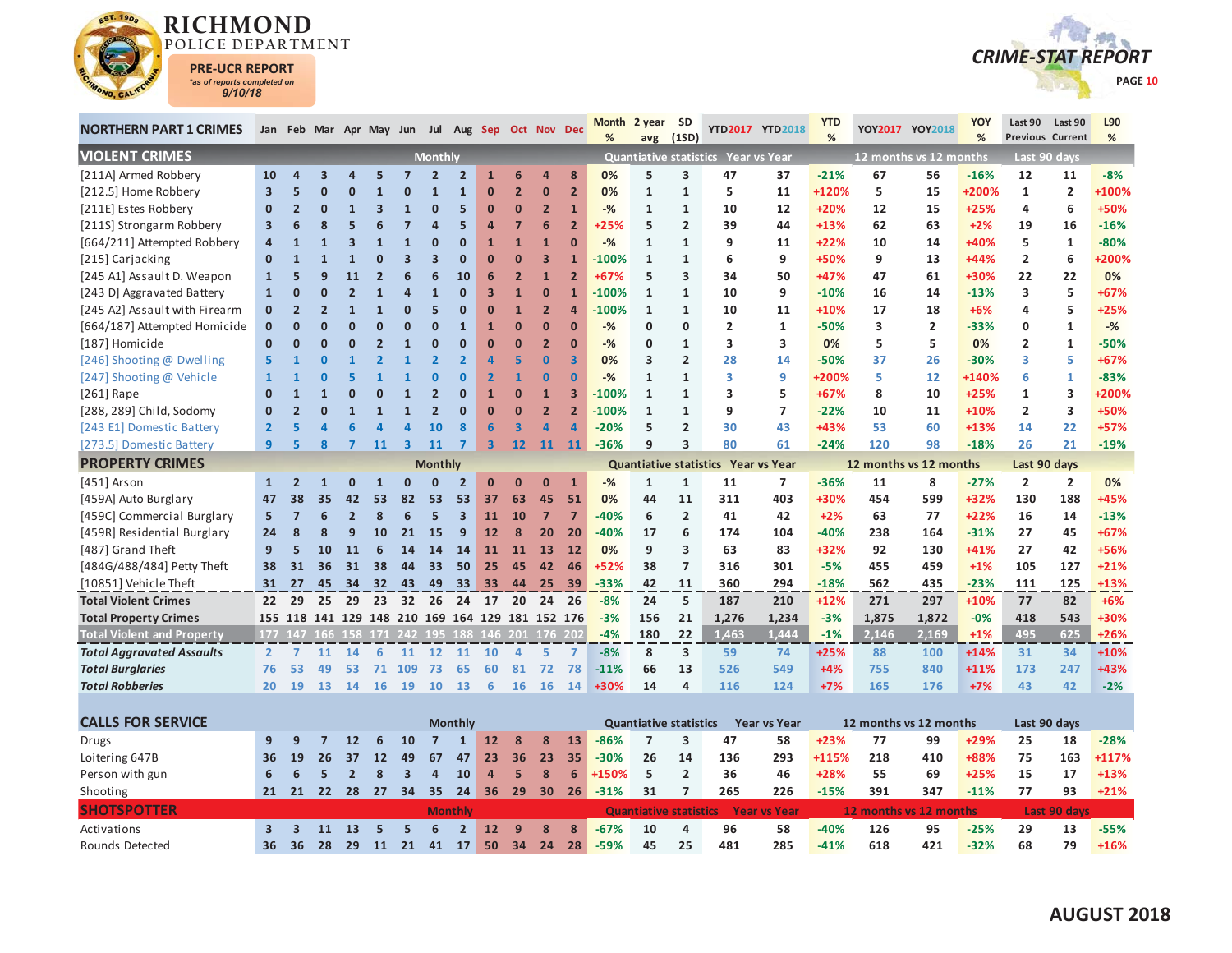



| <b>BEAT 7 NORTHERN</b>              | July                    | Aug                     | $+/-$                   |              | <b>MON % YoY17 YoY18</b> |                | $+/-$ % | L90P           | <b>L90N</b>              | $+/-$ %      | <b>BEAT 8 NORTHERN</b>            | July           | Aug            | $+/-$                   | MON % YoY17 YoY18 |                         |                | $+/-$ % | L90P           | <b>L90N</b>             | $+/-$ %        |
|-------------------------------------|-------------------------|-------------------------|-------------------------|--------------|--------------------------|----------------|---------|----------------|--------------------------|--------------|-----------------------------------|----------------|----------------|-------------------------|-------------------|-------------------------|----------------|---------|----------------|-------------------------|----------------|
| <b>Violent Crimes</b>               |                         |                         |                         |              |                          | YOY 2017-2018  |         |                | LAST90DAYS               |              | <b>Violent Crimes</b>             |                |                |                         |                   | YOY 2017-2018           |                |         | LAST90DAYS     |                         |                |
| Robbery 211A Armed                  | $\overline{\mathbf{c}}$ | $\overline{2}$          | $\Omega$                | 0%           | 44                       | 41             | $-7%$   | 8              | 8                        | 0%           | Robbery 211A Armed                | $\Omega$       | 0              | $\mathbf 0$             | $-%$              | 23                      | 18             | $-22%$  | 4              | 3                       | $-25%$         |
| Robbery 212.5 Home                  | 0                       | 1                       | $\mathbf{1}$            | $-$ %        | $\overline{2}$           | $\overline{7}$ | +250%   | 0              | $\mathbf{1}$             | $-$ %        | Robbery 212.5 Home                | 1              | 0              | $-1$                    | $-100%$           | $\overline{2}$          | 4              | +100%   | $\mathbf 0$    | $\mathbf{1}$            | $-$ %          |
| Robbery 211 Estes                   | 0                       | $\overline{\mathbf{3}}$ | $\overline{\mathbf{3}}$ | $-$ %        | 6                        | $\overline{7}$ | $-%$    | 3              | $\overline{\mathbf{3}}$  | 0%           | Robbery 211 Estes                 | 0              | $\overline{2}$ | $\overline{2}$          | $-$ %             | 6                       | 9              | $-$ %   | $\mathbf{1}$   | $\overline{\mathbf{3}}$ | +200%          |
| Robbery 211S Strongarm              | 4                       | $\overline{4}$          | $\mathbf{0}$            | 0%           | 53                       | 50             | $-6%$   | 15             | 13                       | $-13%$       | Robbery 211S Strongarm            | $\Omega$       | $\mathbf{1}$   | $\mathbf{1}$            | $-$ %             | 8                       | 14             | +75%    | 3              | 3                       | 0%             |
| Robbery 664/211 Attempt             | 0                       | 0                       | $\mathbf 0$             | $-$ %        | $\overline{7}$           | 11             | +57%    | 4              | $\mathbf 0$              | $-100%$      | Robbery 664/211 Attempt           | 0              | 0              | $\mathbf 0$             | $-$ %             | 3                       | $\mathbf{1}$   | $-67%$  | $\mathbf{1}$   | 0                       | $-100%$        |
| Carjacking 215                      | 3                       | 0                       | $-3$                    | $-100%$      | 9                        | 11             | +22%    | $\overline{2}$ | 5                        | <b>+150%</b> | Carjacking 215                    | 0              | 0              | $\mathbf 0$             | $-$ %             | 0                       | 1              | $-%$    | 0              | $\mathbf{1}$            | $-\frac{9}{6}$ |
| Assault DW 245 A1                   | 3                       | 0                       | $-3$                    | $-100%$      | 36                       | 36             | 0%      | 11             | $\overline{\phantom{a}}$ | $-36%$       | Assault DW 245 A1                 | $\overline{2}$ | 4              | $\overline{2}$          | +100%             | 11                      | 18             | +64%    | 5              | 8                       | $+60%$         |
| Aggravated Battery 243 D            | 1                       | 0                       | $-1$                    | $-100%$      | 11                       | 11             | 0%      | $\mathbf{0}$   | 3                        | $-$ %        | Aggravated Battery 243 D          | 0              | 0              | $\mathbf{0}$            | $-$ %             | 5                       | 3              | $-40%$  | $\mathbf{1}$   | $\overline{2}$          | +100%          |
| Assault Firearm 245 A2              | 4                       | $\mathbf 0$             | $-4$                    | $-100%$      | 10                       | $\overline{7}$ | $-30%$  | $\overline{2}$ | 4                        | +100%        | Assault Firearm 245 A2            | $\mathbf{1}$   | 0              | $-1$                    | $-100%$           | 6                       | 11             | +83%    | $\overline{2}$ | $\mathbf{1}$            | $-50%$         |
| Attempt Homicide 664/187            | 0                       | 0                       | $\mathbf{0}$            | $-%$         | $\mathbf 0$              | $\mathbf{1}$   | $-%$    | 0              | $\mathbf{0}$             | $-%$         | Attempt Homicide 664/187          | $\mathbf 0$    | $\mathbf{1}$   | $\mathbf{1}$            | $-%$              | $\overline{\mathbf{2}}$ | $\mathbf{1}$   | $-50%$  | $\mathbf 0$    | $\mathbf{1}$            | $-\frac{9}{6}$ |
| Homicide 187                        | 0                       | $\mathbf 0$             | $\mathbf{0}$            | $-$ %        | $\overline{2}$           | $\mathbf 0$    | $-100%$ | $\mathbf 0$    | 0                        | $-$ %        | Homicide 187                      | $\mathbf 0$    | 0              | $\mathbf 0$             | $-$ %             | 3                       | $\mathbf{1}$   | $-67%$  | $\mathbf{1}$   | 0                       | $-100%$        |
| Shooting @ Dwelling 246             | 1                       | $\mathbf{1}$            | $\mathbf{0}$            | 0%           | 21                       | 15             | $-29%$  | $\overline{2}$ | 3                        | +50%         | Shooting @ Dwelling 246           | 1              | $\mathbf{1}$   | $\mathbf{0}$            | 0%                | 14                      | 10             | $-29%$  | 0              | $\overline{2}$          | $-$ %          |
| Shooting @ Vehicle 247              | $\mathbf 0$             | $\mathbf 0$             | $\mathbf 0$             | $-$ %        | $\overline{\mathbf{3}}$  | 9              | +200%   | 4              | $\mathbf{1}$             | $-75%$       | Shooting @ Vehicle 247            | $\mathbf 0$    | 0              | $\mathbf{0}$            | $-$ %             | $\overline{2}$          | 4              | +100%   | $\overline{2}$ | 0                       | $-100%$        |
| Rape 261                            | $\mathbf{1}$            | 0                       | $-1$                    | $-100%$      | 5                        | 10             | $+100%$ | 1              | $\overline{2}$           | +100%        | Rape 261                          | 1              | 0              | $-1$                    | $-100%$           | $\overline{2}$          | 3              | +50%    | 0              | $\mathbf{1}$            | $-$ %          |
| Child, Sodomy 288 289               | 1                       | 0                       | $-1$                    | $-100%$      | 6                        | $\overline{7}$ | $+17%$  | $\mathbf{0}$   | $\overline{2}$           | $-$ %        | Child, Sodomy 288 289             | 1              | 0              | $-1$                    | $-100%$           | $\overline{2}$          | $\overline{2}$ | 0%      | $\mathbf{0}$   | $\mathbf{1}$            | $-$ %          |
| Battery 243 E1                      | 3                       | 5                       | $\overline{2}$          | +67%         | 26                       | 31             | +19%    | 3              | 9                        | <b>+200%</b> | Battery 243 E1                    | 5              | $\mathbf{1}$   | $-4$                    | $-80%$            | 19                      | 21             | $+11%$  | 6              | 9                       | +50%           |
| Battery 273.5                       | $\overline{\mathbf{4}}$ | $\overline{2}$          | $-2$                    | $-50%$       | 50                       | 41             | $-18%$  | 9              | 6                        | $-33%$       | Battery 273.5                     | $\overline{7}$ | 5              | $-2$                    | $-29%$            | 60                      | 63             | $+5%$   | 15             | 15                      | 0%             |
| <b>Property Crimes</b>              |                         |                         |                         |              |                          | OY 2017-2018   |         |                | LAST90DAYS               |              | <b>Property Crimes</b>            |                |                |                         |                   |                         | YOY 2017-2018  |         |                | LAST90DAYS              |                |
| Arson 451                           | 0                       | $\mathbf{1}$            | $\mathbf{1}$            | $-%$         | 8                        | 3              | $-63%$  | $\overline{2}$ | $\mathbf{1}$             | $-50%$       | Arson 451                         | $\mathbf 0$    | $\mathbf{1}$   | $\mathbf{1}$            | $-%$              | 3                       | 5              | +67%    | $\mathbf 0$    | $\mathbf{1}$            | $-$ %          |
| Auto Burglary 459 A                 | 12                      | 9                       | $-3$                    | $-25%$       | 198                      | 200            | $+1%$   | 36             | 46                       | +28%         | Auto Burglary 459 A               | 39             | 38             | $-1$                    | $-3%$             | 221                     | 407            | +84%    | 86             | 134                     | +56%           |
| Commercial Burglary 459 C           | 0                       | $\mathbf{1}$            | $\mathbf{1}$            | $-$ %        | 32                       | 50             | +56%    | 11             | 3                        | $-73%$       | Commercial Burglary 459 C         | 4              | $\overline{2}$ | $-2$                    | $-50%$            | 26                      | 34             | +31%    | 8              | 10                      | $+25%$         |
| Residential Burglary 459 R          | 6                       | $\mathbf{1}$            | $-5$                    | $-83%$       | 132                      | 77             | $-42%$  | 11             | 17                       | +55%         | Residential Burglary 459 R        | 8              | 8              | $\mathbf 0$             | 0%                | 61                      | 68             | $+11%$  | 10             | 26                      | +160%          |
| Grand Theft 487                     | 10                      | 4                       | -6                      | $-60%$       | 43                       | 66             | +53%    | 11             | 22                       | +100%        | Grand Theft 487                   | 4              | $\overline{7}$ | $\overline{\mathbf{3}}$ | $+75%$            | 46                      | 65             | +41%    | 13             | 16                      | $+23%$         |
| Petty Theft 484 488                 | 14                      | 21                      | $\overline{7}$          | +50%         | 222                      | 264            | +19%    | 57             | 51                       | $-11%$       | Petty Theft 484 488               | 14             | 25             | 11                      | +79%              | 188                     | 191            | $+2%$   | 43             | 65                      | $+51%$         |
| Vehicle Theft 10851                 | 25                      | 23                      | $-2$                    | $-8%$        | 344                      | 323            | $-6%$   | 83             | 70                       | $-16%$       | Vehicle Theft 10851               | 17             | 8              | $-9$                    | $-53%$            | 174                     | 136            | $-22%$  | 21             | 42                      | +100%          |
| <b>Total Violent Crimes</b>         | 19                      | 10                      | $-9$                    | $-47%$       | 191                      | 199            | $+4%$   | 46             | 48                       | $+4%$        | <b>Total Violent Crimes</b>       | $6\phantom{1}$ | 8 <sup>2</sup> | $\overline{2}$          | +33%              | 73                      | 86             | +18%    | 18             | 25                      | +39%           |
| <b>Total Property Crimes</b>        | 67                      | 60                      | $-7$                    | $-10%$       | 979                      | 983            | $+0%$   | 211            | 210                      | $-0%$        | <b>Total Property Crimes</b>      | 86             | 89             | $\overline{\mathbf{3}}$ | $+3%$             | 719                     | 906            | +26%    | 181            | 294                     | $+62%$         |
| <b>Total Violent and Property</b>   | 86                      | 70                      | $-16$                   | $-19%$       | 1.170                    | 1.182          | $+1%$   | 257            | 258                      | $+0%$        | <b>Total Violent and Property</b> | 92             | 97             | 5                       | $+5%$             | 792                     | 992            | $+25%$  | 199            | 319                     | +60%           |
| <b>Total Burglaries</b>             | 18                      | 11                      | $-7$                    | $-39%$       | 362                      | 327            | $-10%$  | 58             | 66                       | $+14%$       | <b>Total Burglaries</b>           | 51             | 48             | $-3$                    | $-6%$             | 308                     | 509            | $+65%$  | 104            | 170                     | +63%           |
| <b>Percentage of Citywide</b>       | 13%                     | 10%                     | $-3%$                   |              | 21%                      | 20%            |         | 15%            | 16%                      |              | <b>Percentage of Citywide</b>     | 379            | 43%            | $+6%$                   |                   | 18%                     | 31%            |         | 27%            | 40%                     |                |
| <b>Total Robberies</b>              | $\overline{9}$          | 10                      | $\mathbf{1}$            | $+11%$       | 121                      | 127            | $+5%$   | 32             | 30                       | $-6%$        | <b>Total Robberies</b>            | $\mathbf{1}$   | $\overline{3}$ | $\overline{2}$          | +200%             | 42                      | 47             | $+12%$  | 9              | 11                      | $+22%$         |
| <b>Percentage of Citywide</b>       | 24%                     | 31%                     | $+8%$                   |              | 26%                      | 31%            |         | 37%            | 29%                      |              | <b>Percentage of Citywide</b>     | 3%             | 9%             | $+7%$                   |                   | 9%                      | 12%            |         | 10%            | 10%                     |                |
| <b>Vehicle Theft % Citywide</b>     | 24%                     | 25%                     | $+1%$                   |              | 28%                      | 26%            |         | 25%            | 24%                      |              | <b>Vehicle Theft % Citywide</b>   | 16%            | 9%             | $-7%$                   |                   | 14%                     | 11%            |         | 6%             | 14%                     |                |
| <b>Calls for Service</b>            |                         |                         |                         |              |                          | OY 2017-2018   |         |                | LAST90DAYS               |              | <b>Calls for Service</b>          |                |                |                         |                   |                         | YOY 2017-2018  |         |                | LAST90DAYS              |                |
| Drugs                               | 4                       | 1                       | $-3$                    | $-75%$       | 41                       | 93             | +127%   | 19             | 13                       | $-32%$       | Drugs                             | $\mathbf{1}$   | $\overline{2}$ | $\mathbf{1}$            | +100%             | 22                      | 17             | $-23%$  | 4              | 3                       | $-25%$         |
| Loitering 647B                      | 66                      | 47                      | $-19$                   | $-29%$       | 230                      | 435            | +89%    | 111            | 159                      | +43%         | Loitering 647B                    | 1              | $\mathbf{1}$   | $\mathbf{0}$            | 0%                | 12                      | 12             | 0%      | $\overline{2}$ | $\overline{2}$          | 0%             |
| Person with gun                     | $\mathbf{1}$            | 3                       | $\overline{2}$          | <b>+200%</b> | 36                       | 36             | 0%      | 10             | 6                        | $-40%$       | Person with gun                   | $\mathbf{1}$   | 3              | $\overline{2}$          | +200%             | 19                      | 30             | +58%    | 4              | 11                      | +175%          |
| Shooting                            | 26                      | 13                      | $-13$                   | $-50%$       | 224                      | 184            | $-18%$  | 40             | 57                       | +43%         | Shooting                          | 13             | 5              | -8                      | $-62%$            | 135                     | 97             | $-28%$  | 27             | 27                      | 0%             |
| Shotspotter                         |                         |                         |                         |              |                          | OY 2017-2018   |         |                | LAST90DAYS               |              | Shotspotter                       |                |                |                         |                   | YOY 2017-2018           |                |         |                | LAST90DAYS              |                |
| <b>Activations (SSA)</b>            | 4                       | $\overline{2}$          | $-2$                    | -50%         | 88                       | 70             | $-20%$  | 22             | 11                       | $-50%$       | Activations (SSA)                 | $\overline{2}$ | $\mathbf{0}$   | $-2$                    | $-100%$           | 45                      | 25             | $-44%$  | 7              | $\mathbf{2}$            | $-71%$         |
| Rounds Detected (SSR)               | 31                      | 17                      | $-14$                   | $-45%$       | 412                      | 338            | $-18%$  | 56             | 69                       | $+23%$       | Rounds Detected (SSR)             | 10             | 0              | $-10$                   | $-100%$           | 218                     | 87             | -60%    | 12             | 10                      | $-17%$         |
| <b>Percentage of Citywide (SSA)</b> | 10%                     | 4%                      | $-5%$                   |              | 12%                      | 12%            |         | 15%            | 9%                       |              | Percentage of Citywide (SSA)      | 5%             | 0%             | $-5%$                   |                   | 6%                      | 4%             |         | 5%             | 2%                      |                |
| Percentage of Citywide (SSR)        | 14%                     | 5%                      | $-9%$                   |              | 12%                      | 10%            |         | 9%             | 9%                       |              | Percentage of Citywide (SSR)      | 4%             | 0%             | $-4%$                   |                   | 6%                      | 3%             |         | 2%             | 1%                      |                |